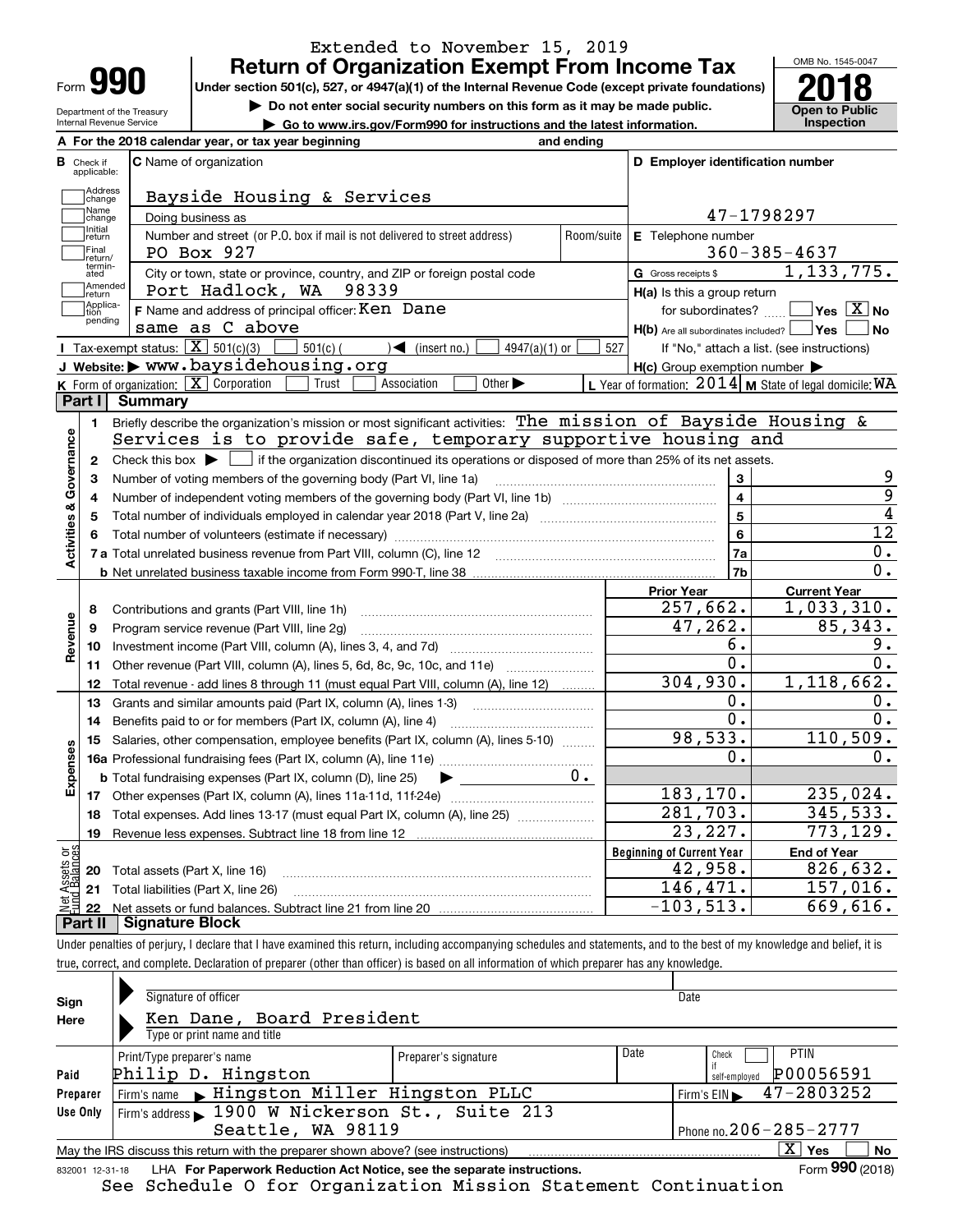| <b>SCHEDULE A</b> |  |  |  |  |  |  |
|-------------------|--|--|--|--|--|--|
|-------------------|--|--|--|--|--|--|

Department of the Treasury Internal Revenue Service

|  |  |  | (Form 990 or 990-EZ) |  |
|--|--|--|----------------------|--|
|--|--|--|----------------------|--|

# **Public Charity Status and Public Support**

**Complete if the organization is a section 501(c)(3) organization or a section 4947(a)(1) nonexempt charitable trust. | Attach to Form 990 or Form 990-EZ.** 

|  | $\blacksquare$                                                           |  |  |
|--|--------------------------------------------------------------------------|--|--|
|  | ▶ Go to www.irs.gov/Form990 for instructions and the latest information. |  |  |
|  |                                                                          |  |  |

| 2018                                |  |
|-------------------------------------|--|
| <b>Open to Public</b><br>Inspection |  |

OMB No. 1545-0047

|  | Name of the organization |
|--|--------------------------|
|  |                          |
|  |                          |

|            |                                                                                                                                            | Name of the organization                                                                                                                      |          |                                                        |                                                                |    |                            |  | <b>Employer identification number</b> |  |
|------------|--------------------------------------------------------------------------------------------------------------------------------------------|-----------------------------------------------------------------------------------------------------------------------------------------------|----------|--------------------------------------------------------|----------------------------------------------------------------|----|----------------------------|--|---------------------------------------|--|
| Part I     |                                                                                                                                            |                                                                                                                                               |          | Bayside Housing & Services                             |                                                                |    |                            |  | 47-1798297                            |  |
|            |                                                                                                                                            | Reason for Public Charity Status (All organizations must complete this part.) See instructions.                                               |          |                                                        |                                                                |    |                            |  |                                       |  |
|            |                                                                                                                                            | The organization is not a private foundation because it is: (For lines 1 through 12, check only one box.)                                     |          |                                                        |                                                                |    |                            |  |                                       |  |
| 1          |                                                                                                                                            | A church, convention of churches, or association of churches described in section 170(b)(1)(A)(i).                                            |          |                                                        |                                                                |    |                            |  |                                       |  |
| 2          |                                                                                                                                            | A school described in section 170(b)(1)(A)(ii). (Attach Schedule E (Form 990 or 990-EZ).)                                                     |          |                                                        |                                                                |    |                            |  |                                       |  |
| з          |                                                                                                                                            | A hospital or a cooperative hospital service organization described in section $170(b)(1)(A)(iii)$ .                                          |          |                                                        |                                                                |    |                            |  |                                       |  |
| 4          | A medical research organization operated in conjunction with a hospital described in section 170(b)(1)(A)(iii). Enter the hospital's name, |                                                                                                                                               |          |                                                        |                                                                |    |                            |  |                                       |  |
|            |                                                                                                                                            | city, and state:                                                                                                                              |          |                                                        |                                                                |    |                            |  |                                       |  |
| 5          |                                                                                                                                            | An organization operated for the benefit of a college or university owned or operated by a governmental unit described in                     |          |                                                        |                                                                |    |                            |  |                                       |  |
|            |                                                                                                                                            | section 170(b)(1)(A)(iv). (Complete Part II.)                                                                                                 |          |                                                        |                                                                |    |                            |  |                                       |  |
| 6          |                                                                                                                                            | A federal, state, or local government or governmental unit described in section 170(b)(1)(A)(v).                                              |          |                                                        |                                                                |    |                            |  |                                       |  |
| $7 \times$ |                                                                                                                                            | An organization that normally receives a substantial part of its support from a governmental unit or from the general public described in     |          |                                                        |                                                                |    |                            |  |                                       |  |
|            |                                                                                                                                            | section 170(b)(1)(A)(vi). (Complete Part II.)                                                                                                 |          |                                                        |                                                                |    |                            |  |                                       |  |
| 8          |                                                                                                                                            | A community trust described in section 170(b)(1)(A)(vi). (Complete Part II.)                                                                  |          |                                                        |                                                                |    |                            |  |                                       |  |
| 9          |                                                                                                                                            | An agricultural research organization described in section 170(b)(1)(A)(ix) operated in conjunction with a land-grant college                 |          |                                                        |                                                                |    |                            |  |                                       |  |
|            |                                                                                                                                            | or university or a non-land-grant college of agriculture (see instructions). Enter the name, city, and state of the college or                |          |                                                        |                                                                |    |                            |  |                                       |  |
|            |                                                                                                                                            | university:                                                                                                                                   |          |                                                        |                                                                |    |                            |  |                                       |  |
| 10         |                                                                                                                                            | An organization that normally receives: (1) more than 33 1/3% of its support from contributions, membership fees, and gross receipts from     |          |                                                        |                                                                |    |                            |  |                                       |  |
|            |                                                                                                                                            | activities related to its exempt functions - subject to certain exceptions, and (2) no more than 33 1/3% of its support from gross investment |          |                                                        |                                                                |    |                            |  |                                       |  |
|            |                                                                                                                                            | income and unrelated business taxable income (less section 511 tax) from businesses acquired by the organization after June 30, 1975.         |          |                                                        |                                                                |    |                            |  |                                       |  |
|            |                                                                                                                                            | See section 509(a)(2). (Complete Part III.)                                                                                                   |          |                                                        |                                                                |    |                            |  |                                       |  |
| 11         |                                                                                                                                            | An organization organized and operated exclusively to test for public safety. See section 509(a)(4).                                          |          |                                                        |                                                                |    |                            |  |                                       |  |
| 12         |                                                                                                                                            | An organization organized and operated exclusively for the benefit of, to perform the functions of, or to carry out the purposes of one or    |          |                                                        |                                                                |    |                            |  |                                       |  |
|            |                                                                                                                                            | more publicly supported organizations described in section 509(a)(1) or section 509(a)(2). See section 509(a)(3). Check the box in            |          |                                                        |                                                                |    |                            |  |                                       |  |
|            |                                                                                                                                            | lines 12a through 12d that describes the type of supporting organization and complete lines 12e, 12f, and 12g.                                |          |                                                        |                                                                |    |                            |  |                                       |  |
| а          |                                                                                                                                            | Type I. A supporting organization operated, supervised, or controlled by its supported organization(s), typically by giving                   |          |                                                        |                                                                |    |                            |  |                                       |  |
|            |                                                                                                                                            | the supported organization(s) the power to regularly appoint or elect a majority of the directors or trustees of the supporting               |          |                                                        |                                                                |    |                            |  |                                       |  |
|            |                                                                                                                                            | organization. You must complete Part IV, Sections A and B.                                                                                    |          |                                                        |                                                                |    |                            |  |                                       |  |
| b          |                                                                                                                                            | Type II. A supporting organization supervised or controlled in connection with its supported organization(s), by having                       |          |                                                        |                                                                |    |                            |  |                                       |  |
|            |                                                                                                                                            | control or management of the supporting organization vested in the same persons that control or manage the supported                          |          |                                                        |                                                                |    |                            |  |                                       |  |
|            |                                                                                                                                            | organization(s). You must complete Part IV, Sections A and C.                                                                                 |          |                                                        |                                                                |    |                            |  |                                       |  |
| с          |                                                                                                                                            | Type III functionally integrated. A supporting organization operated in connection with, and functionally integrated with,                    |          |                                                        |                                                                |    |                            |  |                                       |  |
|            |                                                                                                                                            | its supported organization(s) (see instructions). You must complete Part IV, Sections A, D, and E.                                            |          |                                                        |                                                                |    |                            |  |                                       |  |
| d          |                                                                                                                                            | Type III non-functionally integrated. A supporting organization operated in connection with its supported organization(s)                     |          |                                                        |                                                                |    |                            |  |                                       |  |
|            |                                                                                                                                            | that is not functionally integrated. The organization generally must satisfy a distribution requirement and an attentiveness                  |          |                                                        |                                                                |    |                            |  |                                       |  |
|            |                                                                                                                                            | requirement (see instructions). You must complete Part IV, Sections A and D, and Part V.                                                      |          |                                                        |                                                                |    |                            |  |                                       |  |
|            |                                                                                                                                            | Check this box if the organization received a written determination from the IRS that it is a Type I, Type II, Type III                       |          |                                                        |                                                                |    |                            |  |                                       |  |
|            |                                                                                                                                            | functionally integrated, or Type III non-functionally integrated supporting organization.                                                     |          |                                                        |                                                                |    |                            |  |                                       |  |
|            |                                                                                                                                            | f Enter the number of supported organizations                                                                                                 |          |                                                        |                                                                |    |                            |  |                                       |  |
|            |                                                                                                                                            | g Provide the following information about the supported organization(s).                                                                      |          |                                                        |                                                                |    |                            |  |                                       |  |
|            |                                                                                                                                            | (i) Name of supported                                                                                                                         | (ii) EIN | (iii) Type of organization<br>(described on lines 1-10 | (iv) Is the organization listed<br>in your governing document? |    | (v) Amount of monetary     |  | (vi) Amount of other                  |  |
|            |                                                                                                                                            | organization                                                                                                                                  |          | above (see instructions))                              | Yes                                                            | No | support (see instructions) |  | support (see instructions)            |  |
|            |                                                                                                                                            |                                                                                                                                               |          |                                                        |                                                                |    |                            |  |                                       |  |
|            |                                                                                                                                            |                                                                                                                                               |          |                                                        |                                                                |    |                            |  |                                       |  |
|            |                                                                                                                                            |                                                                                                                                               |          |                                                        |                                                                |    |                            |  |                                       |  |
|            |                                                                                                                                            |                                                                                                                                               |          |                                                        |                                                                |    |                            |  |                                       |  |
|            |                                                                                                                                            |                                                                                                                                               |          |                                                        |                                                                |    |                            |  |                                       |  |
|            |                                                                                                                                            |                                                                                                                                               |          |                                                        |                                                                |    |                            |  |                                       |  |
|            |                                                                                                                                            |                                                                                                                                               |          |                                                        |                                                                |    |                            |  |                                       |  |
|            |                                                                                                                                            |                                                                                                                                               |          |                                                        |                                                                |    |                            |  |                                       |  |
|            |                                                                                                                                            |                                                                                                                                               |          |                                                        |                                                                |    |                            |  |                                       |  |
|            |                                                                                                                                            |                                                                                                                                               |          |                                                        |                                                                |    |                            |  |                                       |  |
| Total      |                                                                                                                                            |                                                                                                                                               |          |                                                        |                                                                |    |                            |  |                                       |  |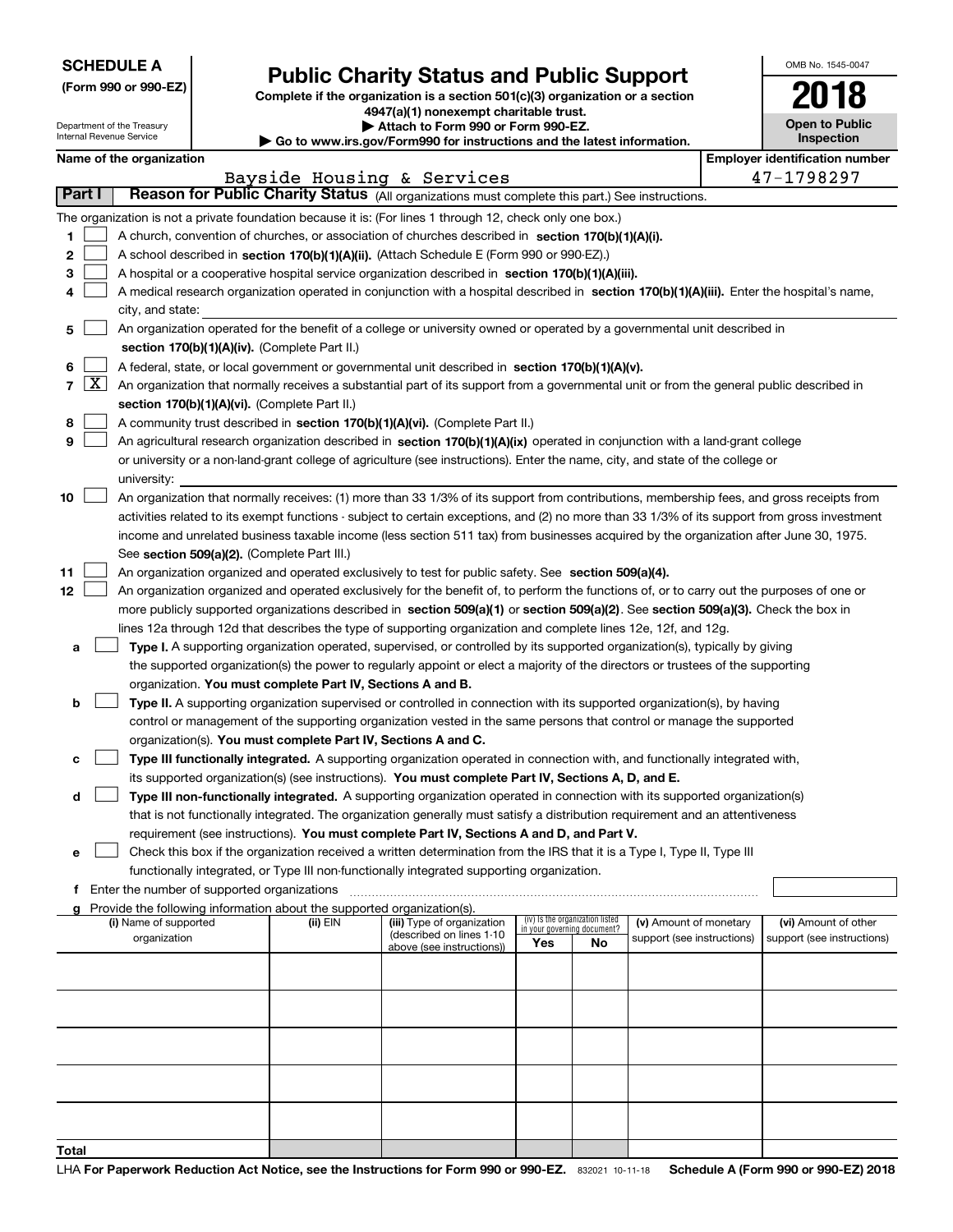#### Schedule A (Form 990 or 990-EZ) 2018 Page Bayside Housing & Services 47-1798297

**2**

(Complete only if you checked the box on line 5, 7, or 8 of Part I or if the organization failed to qualify under Part III. If the organization fails to qualify under the tests listed below, please complete Part III.) **Part II Support Schedule for Organizations Described in Sections 170(b)(1)(A)(iv) and 170(b)(1)(A)(vi)** 

| <b>Section A. Public Support</b>                                                                                                               |          |            |            |                        |          |                                          |  |
|------------------------------------------------------------------------------------------------------------------------------------------------|----------|------------|------------|------------------------|----------|------------------------------------------|--|
| Calendar year (or fiscal year beginning in) $\blacktriangleright$                                                                              | (a) 2014 | $(b)$ 2015 | $(c)$ 2016 | $(d)$ 2017             | (e) 2018 | (f) Total                                |  |
| <b>1</b> Gifts, grants, contributions, and                                                                                                     |          |            |            |                        |          |                                          |  |
| membership fees received. (Do not                                                                                                              |          |            |            |                        |          |                                          |  |
| include any "unusual grants.")                                                                                                                 | 23,346.  | 16,295.    | 98,666.    | 257,662.               | 1033310. | 1429279.                                 |  |
| 2 Tax revenues levied for the organ-                                                                                                           |          |            |            |                        |          |                                          |  |
| ization's benefit and either paid to                                                                                                           |          |            |            |                        |          |                                          |  |
| or expended on its behalf                                                                                                                      |          |            |            |                        |          |                                          |  |
| 3 The value of services or facilities                                                                                                          |          |            |            |                        |          |                                          |  |
| furnished by a governmental unit to                                                                                                            |          |            |            |                        |          |                                          |  |
| the organization without charge                                                                                                                |          |            |            |                        |          |                                          |  |
| 4 Total. Add lines 1 through 3                                                                                                                 | 23,346.  | 16, 295.   | 98,666.    | 257,662.               | 1033310. | 1429279.                                 |  |
| 5 The portion of total contributions                                                                                                           |          |            |            |                        |          |                                          |  |
| by each person (other than a                                                                                                                   |          |            |            |                        |          |                                          |  |
| governmental unit or publicly                                                                                                                  |          |            |            |                        |          |                                          |  |
| supported organization) included                                                                                                               |          |            |            |                        |          |                                          |  |
| on line 1 that exceeds 2% of the                                                                                                               |          |            |            |                        |          |                                          |  |
| amount shown on line 11,                                                                                                                       |          |            |            |                        |          |                                          |  |
| column (f)                                                                                                                                     |          |            |            |                        |          | 941,647.                                 |  |
| 6 Public support. Subtract line 5 from line 4.                                                                                                 |          |            |            |                        |          | 487,632.                                 |  |
| <b>Section B. Total Support</b>                                                                                                                |          |            |            |                        |          |                                          |  |
| Calendar year (or fiscal year beginning in)                                                                                                    | (a) 2014 | $(b)$ 2015 | $(c)$ 2016 | $(d)$ 2017             | (e) 2018 | (f) Total                                |  |
| <b>7</b> Amounts from line 4                                                                                                                   | 23,346.  | 16, 295.   | 98,666.    | $\overline{257,662}$ . | 1033310. | 1429279.                                 |  |
| 8 Gross income from interest,                                                                                                                  |          |            |            |                        |          |                                          |  |
| dividends, payments received on                                                                                                                |          |            |            |                        |          |                                          |  |
| securities loans, rents, royalties,                                                                                                            |          |            |            |                        |          |                                          |  |
| and income from similar sources                                                                                                                |          | 215.       | 5.         | б.                     | 9.       | 235.                                     |  |
| 9 Net income from unrelated business                                                                                                           |          |            |            |                        |          |                                          |  |
| activities, whether or not the                                                                                                                 |          |            |            |                        |          |                                          |  |
| business is regularly carried on                                                                                                               |          |            |            |                        |          |                                          |  |
| <b>10</b> Other income. Do not include gain                                                                                                    |          |            |            |                        |          |                                          |  |
| or loss from the sale of capital                                                                                                               |          |            |            |                        |          |                                          |  |
| assets (Explain in Part VI.)                                                                                                                   |          |            |            |                        |          |                                          |  |
| 11 Total support. Add lines 7 through 10                                                                                                       |          |            |            |                        |          | 1429514.                                 |  |
| <b>12</b> Gross receipts from related activities, etc. (see instructions)                                                                      |          |            |            |                        | 12       | 151,190.                                 |  |
| 13 First five years. If the Form 990 is for the organization's first, second, third, fourth, or fifth tax year as a section 501(c)(3)          |          |            |            |                        |          |                                          |  |
| organization, check this box and stop here<br>Section C. Computation of Public Support Percentage                                              |          |            |            |                        |          |                                          |  |
|                                                                                                                                                |          |            |            |                        |          | 34.11                                    |  |
| 14 Public support percentage for 2018 (line 6, column (f) divided by line 11, column (f) <i>mummention</i>                                     |          |            |            |                        | 14       | %<br>44.95                               |  |
|                                                                                                                                                |          |            |            |                        | 15       | %                                        |  |
| 16a 33 1/3% support test - 2018. If the organization did not check the box on line 13, and line 14 is 33 1/3% or more, check this box and      |          |            |            |                        |          | $\blacktriangleright$ $\boxed{\text{X}}$ |  |
| stop here. The organization qualifies as a publicly supported organization                                                                     |          |            |            |                        |          |                                          |  |
| b 33 1/3% support test - 2017. If the organization did not check a box on line 13 or 16a, and line 15 is 33 1/3% or more, check this box       |          |            |            |                        |          |                                          |  |
| and stop here. The organization qualifies as a publicly supported organization                                                                 |          |            |            |                        |          |                                          |  |
| 17a 10% -facts-and-circumstances test - 2018. If the organization did not check a box on line 13, 16a, or 16b, and line 14 is 10% or more,     |          |            |            |                        |          |                                          |  |
| and if the organization meets the "facts-and-circumstances" test, check this box and stop here. Explain in Part VI how the organization        |          |            |            |                        |          |                                          |  |
| meets the "facts-and-circumstances" test. The organization qualifies as a publicly supported organization                                      |          |            |            |                        |          |                                          |  |
| <b>b 10% -facts-and-circumstances test - 2017.</b> If the organization did not check a box on line 13, 16a, 16b, or 17a, and line 15 is 10% or |          |            |            |                        |          |                                          |  |
| more, and if the organization meets the "facts-and-circumstances" test, check this box and stop here. Explain in Part VI how the               |          |            |            |                        |          |                                          |  |
| organization meets the "facts-and-circumstances" test. The organization qualifies as a publicly supported organization                         |          |            |            |                        |          |                                          |  |
| 18 Private foundation. If the organization did not check a box on line 13, 16a, 16b, 17a, or 17b, check this box and see instructions          |          |            |            |                        |          |                                          |  |

**Schedule A (Form 990 or 990-EZ) 2018**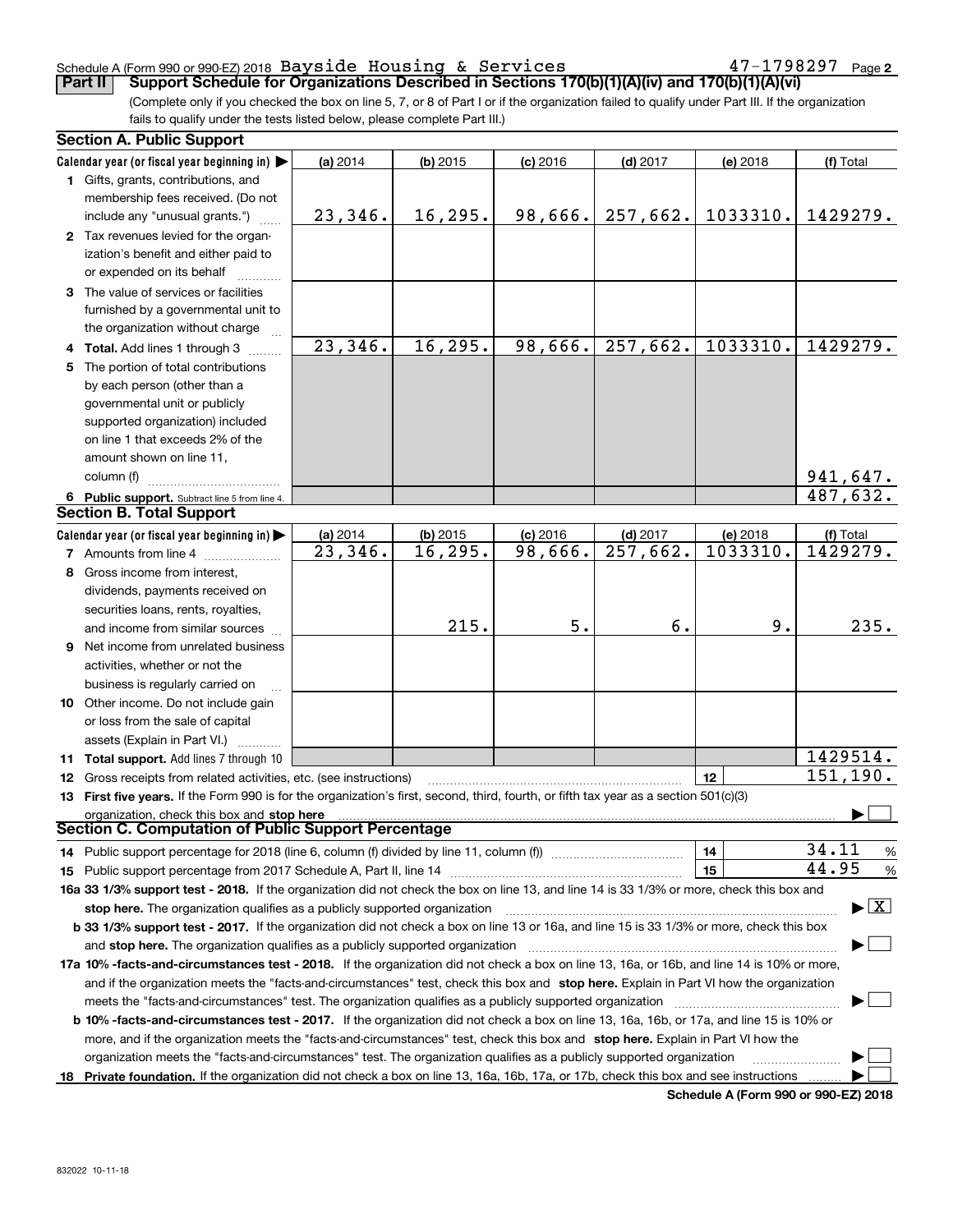#### Schedule A (Form 990 or 990-EZ) 2018 Page Bayside Housing & Services 47-1798297**Part III | Support Schedule for Organizations Described in Section 509(a)(2)**

(Complete only if you checked the box on line 10 of Part I or if the organization failed to qualify under Part II. If the organization fails to qualify under the tests listed below, please complete Part II.)

|    | <b>Section A. Public Support</b>                                                                                                                                                                                              |          |            |            |            |          |             |
|----|-------------------------------------------------------------------------------------------------------------------------------------------------------------------------------------------------------------------------------|----------|------------|------------|------------|----------|-------------|
|    | Calendar year (or fiscal year beginning in) $\blacktriangleright$                                                                                                                                                             | (a) 2014 | (b) 2015   | $(c)$ 2016 | $(d)$ 2017 | (e) 2018 | (f) Total   |
|    | 1 Gifts, grants, contributions, and                                                                                                                                                                                           |          |            |            |            |          |             |
|    | membership fees received. (Do not                                                                                                                                                                                             |          |            |            |            |          |             |
|    | include any "unusual grants.")                                                                                                                                                                                                |          |            |            |            |          |             |
|    | <b>2</b> Gross receipts from admissions,                                                                                                                                                                                      |          |            |            |            |          |             |
|    | merchandise sold or services per-                                                                                                                                                                                             |          |            |            |            |          |             |
|    | formed, or facilities furnished in                                                                                                                                                                                            |          |            |            |            |          |             |
|    | any activity that is related to the<br>organization's tax-exempt purpose                                                                                                                                                      |          |            |            |            |          |             |
|    | 3 Gross receipts from activities that                                                                                                                                                                                         |          |            |            |            |          |             |
|    | are not an unrelated trade or bus-                                                                                                                                                                                            |          |            |            |            |          |             |
|    | iness under section 513                                                                                                                                                                                                       |          |            |            |            |          |             |
|    | 4 Tax revenues levied for the organ-                                                                                                                                                                                          |          |            |            |            |          |             |
|    | ization's benefit and either paid to                                                                                                                                                                                          |          |            |            |            |          |             |
|    | or expended on its behalf                                                                                                                                                                                                     |          |            |            |            |          |             |
|    | .<br>5 The value of services or facilities                                                                                                                                                                                    |          |            |            |            |          |             |
|    | furnished by a governmental unit to                                                                                                                                                                                           |          |            |            |            |          |             |
|    | the organization without charge                                                                                                                                                                                               |          |            |            |            |          |             |
|    | <b>6 Total.</b> Add lines 1 through 5                                                                                                                                                                                         |          |            |            |            |          |             |
|    |                                                                                                                                                                                                                               |          |            |            |            |          |             |
|    | 7a Amounts included on lines 1, 2, and                                                                                                                                                                                        |          |            |            |            |          |             |
|    | 3 received from disqualified persons<br><b>b</b> Amounts included on lines 2 and 3 received                                                                                                                                   |          |            |            |            |          |             |
|    | from other than disqualified persons that                                                                                                                                                                                     |          |            |            |            |          |             |
|    | exceed the greater of \$5,000 or 1% of the                                                                                                                                                                                    |          |            |            |            |          |             |
|    | amount on line 13 for the year                                                                                                                                                                                                |          |            |            |            |          |             |
|    | c Add lines 7a and 7b                                                                                                                                                                                                         |          |            |            |            |          |             |
|    | 8 Public support. (Subtract line 7c from line 6.)<br><b>Section B. Total Support</b>                                                                                                                                          |          |            |            |            |          |             |
|    |                                                                                                                                                                                                                               |          |            |            |            |          |             |
|    | Calendar year (or fiscal year beginning in)                                                                                                                                                                                   | (a) 2014 | $(b)$ 2015 | $(c)$ 2016 | $(d)$ 2017 | (e) 2018 | (f) Total   |
|    | 9 Amounts from line 6                                                                                                                                                                                                         |          |            |            |            |          |             |
|    | <b>10a</b> Gross income from interest,<br>dividends, payments received on                                                                                                                                                     |          |            |            |            |          |             |
|    | securities loans, rents, royalties,                                                                                                                                                                                           |          |            |            |            |          |             |
|    | and income from similar sources                                                                                                                                                                                               |          |            |            |            |          |             |
|    | <b>b</b> Unrelated business taxable income                                                                                                                                                                                    |          |            |            |            |          |             |
|    | (less section 511 taxes) from businesses                                                                                                                                                                                      |          |            |            |            |          |             |
|    | acquired after June 30, 1975 [10001]                                                                                                                                                                                          |          |            |            |            |          |             |
|    | c Add lines 10a and 10b                                                                                                                                                                                                       |          |            |            |            |          |             |
|    | 11 Net income from unrelated business<br>activities not included in line 10b,                                                                                                                                                 |          |            |            |            |          |             |
|    | whether or not the business is                                                                                                                                                                                                |          |            |            |            |          |             |
|    | regularly carried on                                                                                                                                                                                                          |          |            |            |            |          |             |
|    | <b>12</b> Other income. Do not include gain<br>or loss from the sale of capital                                                                                                                                               |          |            |            |            |          |             |
|    | assets (Explain in Part VI.)                                                                                                                                                                                                  |          |            |            |            |          |             |
|    | <b>13</b> Total support. (Add lines 9, 10c, 11, and 12.)                                                                                                                                                                      |          |            |            |            |          |             |
|    | 14 First five years. If the Form 990 is for the organization's first, second, third, fourth, or fifth tax year as a section 501(c)(3) organization,                                                                           |          |            |            |            |          |             |
|    | check this box and stop here with the continuum control to the change of the state of the state of the change of the change of the change of the change of the change of the change of the change of the change of the change |          |            |            |            |          |             |
|    | <b>Section C. Computation of Public Support Percentage</b>                                                                                                                                                                    |          |            |            |            |          |             |
|    | 15 Public support percentage for 2018 (line 8, column (f), divided by line 13, column (f))                                                                                                                                    |          |            |            |            | 15       | %           |
|    | 16 Public support percentage from 2017 Schedule A, Part III, line 15                                                                                                                                                          |          |            |            |            | 16       | %           |
|    | <b>Section D. Computation of Investment Income Percentage</b>                                                                                                                                                                 |          |            |            |            |          |             |
|    | 17 Investment income percentage for 2018 (line 10c, column (f), divided by line 13, column (f))                                                                                                                               |          |            |            |            | 17       | %           |
|    | <b>18</b> Investment income percentage from <b>2017</b> Schedule A, Part III, line 17                                                                                                                                         |          |            |            |            | 18       | %           |
|    | 19a 33 1/3% support tests - 2018. If the organization did not check the box on line 14, and line 15 is more than 33 1/3%, and line 17 is not                                                                                  |          |            |            |            |          |             |
|    | more than 33 1/3%, check this box and stop here. The organization qualifies as a publicly supported organization                                                                                                              |          |            |            |            |          | $\sim$<br>▶ |
|    | b 33 1/3% support tests - 2017. If the organization did not check a box on line 14 or line 19a, and line 16 is more than 33 1/3%, and                                                                                         |          |            |            |            |          |             |
|    | line 18 is not more than 33 1/3%, check this box and stop here. The organization qualifies as a publicly supported organization                                                                                               |          |            |            |            |          |             |
| 20 |                                                                                                                                                                                                                               |          |            |            |            |          |             |
|    |                                                                                                                                                                                                                               |          |            |            |            |          |             |

**Schedule A (Form 990 or 990-EZ) 2018**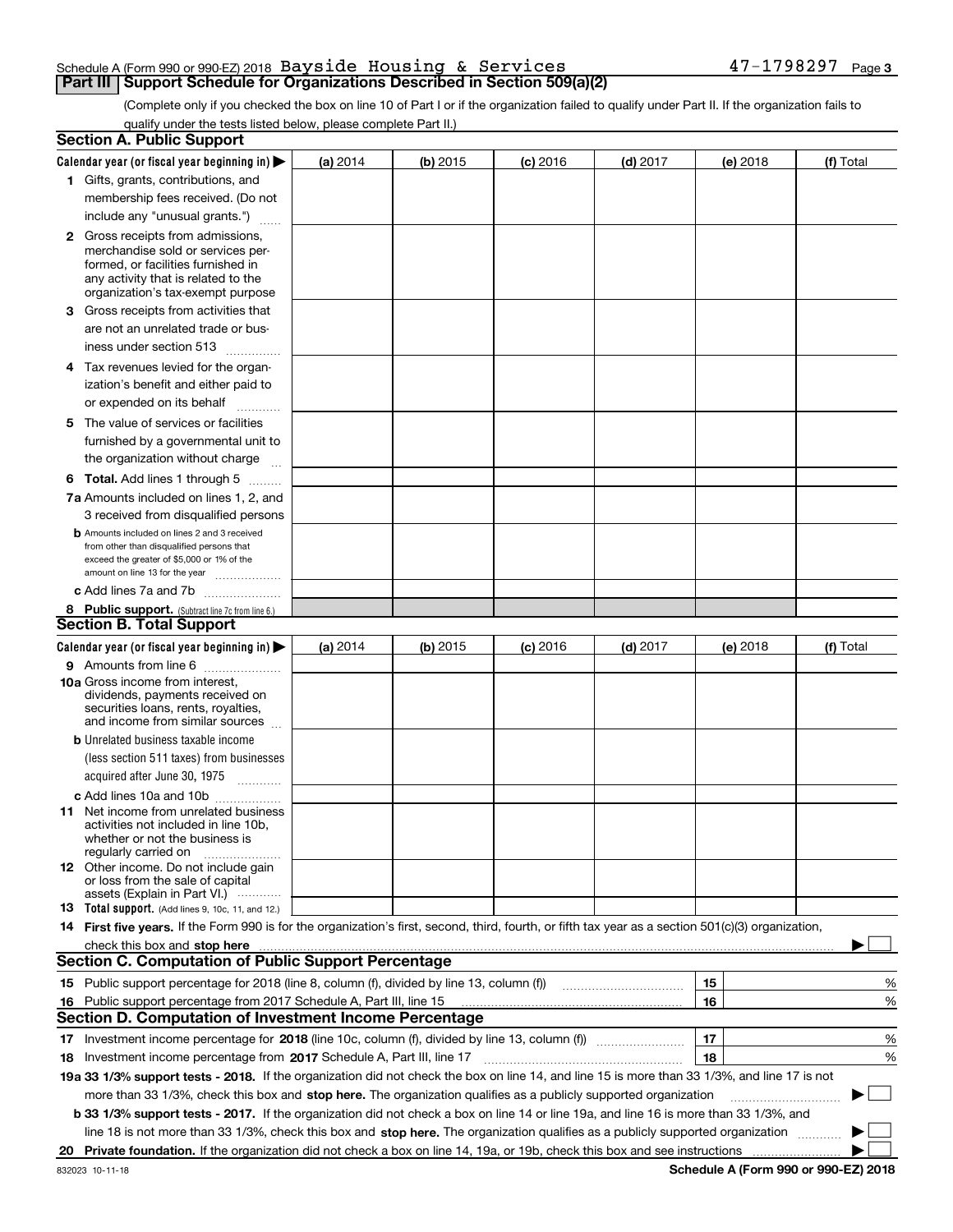### Schedule A (Form 990 or 990-EZ) 2018 Page Bayside Housing & Services 47-1798297

# **Part IV Supporting Organizations**

(Complete only if you checked a box in line 12 on Part I. If you checked 12a of Part I, complete Sections A and B. If you checked 12b of Part I, complete Sections A and C. If you checked 12c of Part I, complete Sections A, D, and E. If you checked 12d of Part I, complete Sections A and D, and complete Part V.)

#### **Section A. All Supporting Organizations**

- **1** Are all of the organization's supported organizations listed by name in the organization's governing documents? If "No," describe in **Part VI** how the supported organizations are designated. If designated by *class or purpose, describe the designation. If historic and continuing relationship, explain.*
- **2** Did the organization have any supported organization that does not have an IRS determination of status under section 509(a)(1) or (2)? If "Yes," explain in Part VI how the organization determined that the supported *organization was described in section 509(a)(1) or (2).*
- **3a** Did the organization have a supported organization described in section 501(c)(4), (5), or (6)? If "Yes," answer *(b) and (c) below.*
- **b** Did the organization confirm that each supported organization qualified under section 501(c)(4), (5), or (6) and satisfied the public support tests under section 509(a)(2)? If "Yes," describe in **Part VI** when and how the *organization made the determination.*
- **c**Did the organization ensure that all support to such organizations was used exclusively for section 170(c)(2)(B) purposes? If "Yes," explain in **Part VI** what controls the organization put in place to ensure such use.
- **4a***If* Was any supported organization not organized in the United States ("foreign supported organization")? *"Yes," and if you checked 12a or 12b in Part I, answer (b) and (c) below.*
- **b** Did the organization have ultimate control and discretion in deciding whether to make grants to the foreign supported organization? If "Yes," describe in **Part VI** how the organization had such control and discretion *despite being controlled or supervised by or in connection with its supported organizations.*
- **c** Did the organization support any foreign supported organization that does not have an IRS determination under sections 501(c)(3) and 509(a)(1) or (2)? If "Yes," explain in **Part VI** what controls the organization used *to ensure that all support to the foreign supported organization was used exclusively for section 170(c)(2)(B) purposes.*
- **5a***If "Yes,"* Did the organization add, substitute, or remove any supported organizations during the tax year? answer (b) and (c) below (if applicable). Also, provide detail in **Part VI,** including (i) the names and EIN *numbers of the supported organizations added, substituted, or removed; (ii) the reasons for each such action; (iii) the authority under the organization's organizing document authorizing such action; and (iv) how the action was accomplished (such as by amendment to the organizing document).*
- **b** Type I or Type II only. Was any added or substituted supported organization part of a class already designated in the organization's organizing document?
- **cSubstitutions only.**  Was the substitution the result of an event beyond the organization's control?
- **6** Did the organization provide support (whether in the form of grants or the provision of services or facilities) to **Part VI.** *If "Yes," provide detail in* support or benefit one or more of the filing organization's supported organizations? anyone other than (i) its supported organizations, (ii) individuals that are part of the charitable class benefited by one or more of its supported organizations, or (iii) other supporting organizations that also
- **7**Did the organization provide a grant, loan, compensation, or other similar payment to a substantial contributor *If "Yes," complete Part I of Schedule L (Form 990 or 990-EZ).* regard to a substantial contributor? (as defined in section 4958(c)(3)(C)), a family member of a substantial contributor, or a 35% controlled entity with
- **8** Did the organization make a loan to a disqualified person (as defined in section 4958) not described in line 7? *If "Yes," complete Part I of Schedule L (Form 990 or 990-EZ).*
- **9a** Was the organization controlled directly or indirectly at any time during the tax year by one or more in section 509(a)(1) or (2))? If "Yes," *provide detail in* <code>Part VI.</code> disqualified persons as defined in section 4946 (other than foundation managers and organizations described
- **b** Did one or more disqualified persons (as defined in line 9a) hold a controlling interest in any entity in which the supporting organization had an interest? If "Yes," provide detail in P**art VI**.
- **c**Did a disqualified person (as defined in line 9a) have an ownership interest in, or derive any personal benefit from, assets in which the supporting organization also had an interest? If "Yes," provide detail in P**art VI.**
- **10a** Was the organization subject to the excess business holdings rules of section 4943 because of section supporting organizations)? If "Yes," answer 10b below. 4943(f) (regarding certain Type II supporting organizations, and all Type III non-functionally integrated
- **b** Did the organization have any excess business holdings in the tax year? (Use Schedule C, Form 4720, to *determine whether the organization had excess business holdings.)*

**1**

**2**

**3a**

**3b**

**3c**

**4a**

**4b**

**4c**

**5a**

**5b5c**

**6**

**7**

**8**

**9a**

**9b**

**9c**

**10a**

**10b**

**YesNo**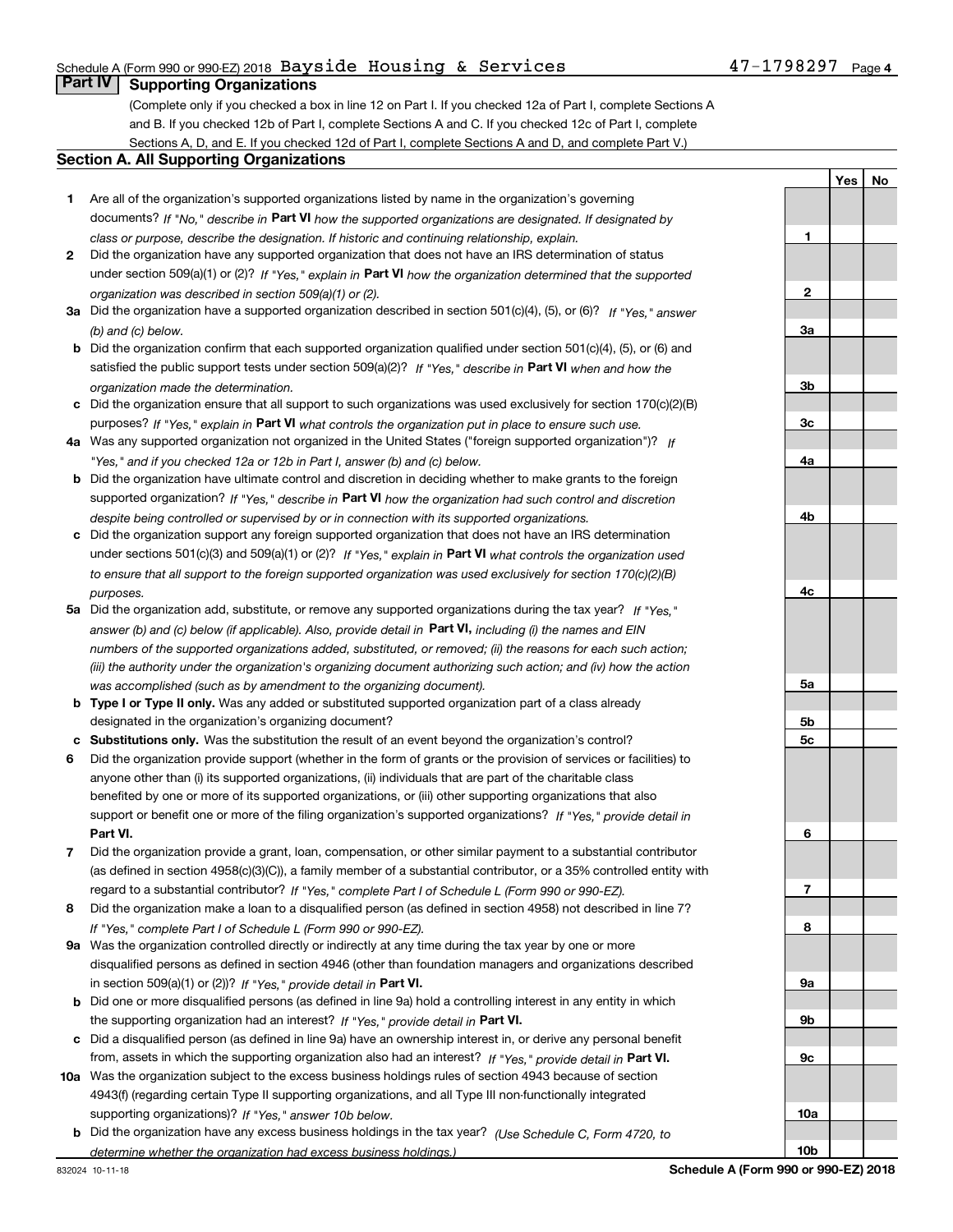### Schedule A (Form 990 or 990-EZ) 2018 Page Bayside Housing & Services 47-1798297**Part IV** Supporting Organizations (*continued*)

т

┱

|    |                                                                                                                                   |     | Yes | No |
|----|-----------------------------------------------------------------------------------------------------------------------------------|-----|-----|----|
| 11 | Has the organization accepted a gift or contribution from any of the following persons?                                           |     |     |    |
|    | a A person who directly or indirectly controls, either alone or together with persons described in (b) and (c)                    |     |     |    |
|    | below, the governing body of a supported organization?                                                                            | 11a |     |    |
|    | <b>b</b> A family member of a person described in (a) above?                                                                      | 11b |     |    |
|    | c A 35% controlled entity of a person described in (a) or (b) above? If "Yes" to a, b, or c, provide detail in Part VI.           | 11c |     |    |
|    | <b>Section B. Type I Supporting Organizations</b>                                                                                 |     |     |    |
|    |                                                                                                                                   |     | Yes | No |
| 1  | Did the directors, trustees, or membership of one or more supported organizations have the power to                               |     |     |    |
|    | regularly appoint or elect at least a majority of the organization's directors or trustees at all times during the                |     |     |    |
|    | tax year? If "No," describe in Part VI how the supported organization(s) effectively operated, supervised, or                     |     |     |    |
|    | controlled the organization's activities. If the organization had more than one supported organization,                           |     |     |    |
|    | describe how the powers to appoint and/or remove directors or trustees were allocated among the supported                         |     |     |    |
|    | organizations and what conditions or restrictions, if any, applied to such powers during the tax year.                            | 1   |     |    |
| 2  | Did the organization operate for the benefit of any supported organization other than the supported                               |     |     |    |
|    | organization(s) that operated, supervised, or controlled the supporting organization? If "Yes," explain in                        |     |     |    |
|    |                                                                                                                                   |     |     |    |
|    | Part VI how providing such benefit carried out the purposes of the supported organization(s) that operated,                       | 2   |     |    |
|    | supervised, or controlled the supporting organization.<br><b>Section C. Type II Supporting Organizations</b>                      |     |     |    |
|    |                                                                                                                                   |     |     |    |
|    |                                                                                                                                   |     | Yes | No |
| 1. | Were a majority of the organization's directors or trustees during the tax year also a majority of the directors                  |     |     |    |
|    | or trustees of each of the organization's supported organization(s)? If "No," describe in Part VI how control                     |     |     |    |
|    | or management of the supporting organization was vested in the same persons that controlled or managed                            |     |     |    |
|    | the supported organization(s).<br>Section D. All Type III Supporting Organizations                                                | 1   |     |    |
|    |                                                                                                                                   |     |     |    |
|    |                                                                                                                                   |     | Yes | No |
| 1  | Did the organization provide to each of its supported organizations, by the last day of the fifth month of the                    |     |     |    |
|    | organization's tax year, (i) a written notice describing the type and amount of support provided during the prior tax             |     |     |    |
|    | year, (ii) a copy of the Form 990 that was most recently filed as of the date of notification, and (iii) copies of the            |     |     |    |
|    | organization's governing documents in effect on the date of notification, to the extent not previously provided?                  | 1   |     |    |
| 2  | Were any of the organization's officers, directors, or trustees either (i) appointed or elected by the supported                  |     |     |    |
|    | organization(s) or (ii) serving on the governing body of a supported organization? If "No," explain in Part VI how                |     |     |    |
|    | the organization maintained a close and continuous working relationship with the supported organization(s).                       | 2   |     |    |
| 3  | By reason of the relationship described in (2), did the organization's supported organizations have a                             |     |     |    |
|    | significant voice in the organization's investment policies and in directing the use of the organization's                        |     |     |    |
|    | income or assets at all times during the tax year? If "Yes," describe in Part VI the role the organization's                      |     |     |    |
|    | supported organizations played in this regard.                                                                                    | 3   |     |    |
|    | Section E. Type III Functionally Integrated Supporting Organizations                                                              |     |     |    |
| 1  | Check the box next to the method that the organization used to satisfy the Integral Part Test during the year (see instructions). |     |     |    |
| a  | The organization satisfied the Activities Test. Complete line 2 below.                                                            |     |     |    |
| b  | The organization is the parent of each of its supported organizations. Complete line 3 below.                                     |     |     |    |
| с  | The organization supported a governmental entity. Describe in Part VI how you supported a government entity (see instructions),   |     |     |    |
| 2  | Activities Test. Answer (a) and (b) below.                                                                                        |     | Yes | No |
| а  | Did substantially all of the organization's activities during the tax year directly further the exempt purposes of                |     |     |    |
|    | the supported organization(s) to which the organization was responsive? If "Yes," then in Part VI identify                        |     |     |    |
|    | those supported organizations and explain how these activities directly furthered their exempt purposes,                          |     |     |    |
|    | how the organization was responsive to those supported organizations, and how the organization determined                         |     |     |    |
|    | that these activities constituted substantially all of its activities.                                                            | 2a  |     |    |
| b  | Did the activities described in (a) constitute activities that, but for the organization's involvement, one or more               |     |     |    |
|    | of the organization's supported organization(s) would have been engaged in? If "Yes," explain in Part VI the                      |     |     |    |
|    | reasons for the organization's position that its supported organization(s) would have engaged in these                            |     |     |    |
|    | activities but for the organization's involvement.                                                                                | 2b  |     |    |
| З  | Parent of Supported Organizations. Answer (a) and (b) below.                                                                      |     |     |    |
|    | a Did the organization have the power to regularly appoint or elect a majority of the officers, directors, or                     |     |     |    |
|    | trustees of each of the supported organizations? Provide details in Part VI.                                                      | За  |     |    |
|    | <b>b</b> Did the organization exercise a substantial degree of direction over the policies, programs, and activities of each      |     |     |    |
|    | of its supported organizations? If "Yes," describe in Part VI the role played by the organization in this regard.                 | 3b  |     |    |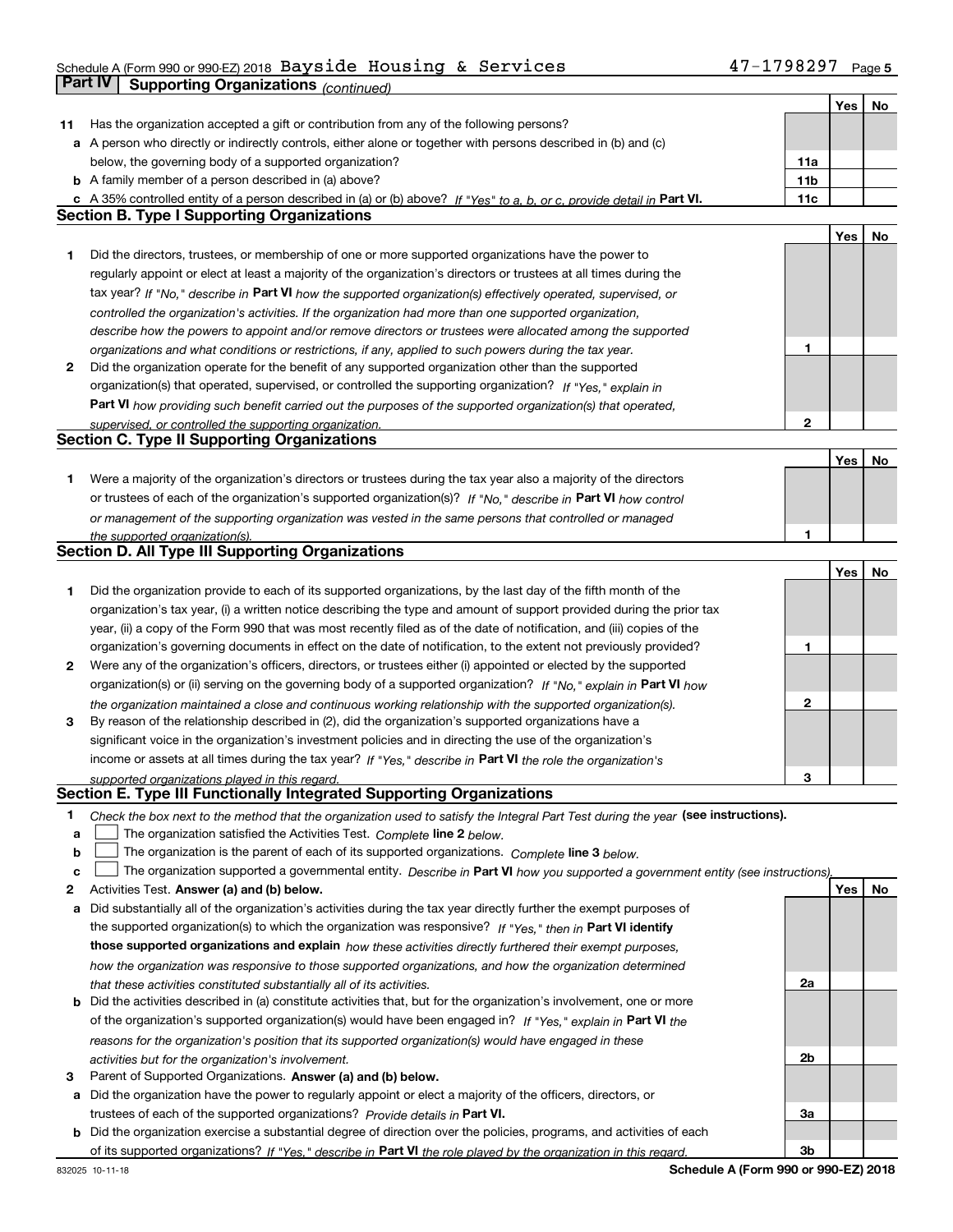#### Schedule A (Form 990 or 990-EZ) 2018 Page Bayside Housing & Services 47-1798297**Part V** Type III Non-Functionally Integrated 509(a)(3) Supporting Organizations

**SEP 10. See instructions.** All antegral Part Test as a qualifying trust on Nov. 20, 1970 (explain in Part VI.) See instructions. All other Type III non-functionally integrated supporting organizations must complete Sections A through E. ×.

|              | Section A - Adjusted Net Income                                              |                | (A) Prior Year | (B) Current Year<br>(optional) |
|--------------|------------------------------------------------------------------------------|----------------|----------------|--------------------------------|
| 1            | Net short-term capital gain                                                  | 1              |                |                                |
| 2            | Recoveries of prior-year distributions                                       | $\mathbf{2}$   |                |                                |
| 3            | Other gross income (see instructions)                                        | 3              |                |                                |
| 4            | Add lines 1 through 3                                                        | 4              |                |                                |
| 5            | Depreciation and depletion                                                   | 5              |                |                                |
| 6            | Portion of operating expenses paid or incurred for production or             |                |                |                                |
|              | collection of gross income or for management, conservation, or               |                |                |                                |
|              | maintenance of property held for production of income (see instructions)     | 6              |                |                                |
| 7            | Other expenses (see instructions)                                            | $\overline{7}$ |                |                                |
| 8            | Adjusted Net Income (subtract lines 5, 6, and 7 from line 4)                 | 8              |                |                                |
|              | <b>Section B - Minimum Asset Amount</b>                                      |                | (A) Prior Year | (B) Current Year<br>(optional) |
| 1.           | Aggregate fair market value of all non-exempt-use assets (see                |                |                |                                |
|              | instructions for short tax year or assets held for part of year):            |                |                |                                |
|              | a Average monthly value of securities                                        | 1a             |                |                                |
|              | <b>b</b> Average monthly cash balances                                       | 1b             |                |                                |
|              | c Fair market value of other non-exempt-use assets                           | 1c             |                |                                |
|              | <b>d</b> Total (add lines 1a, 1b, and 1c)                                    | 1d             |                |                                |
|              | e Discount claimed for blockage or other                                     |                |                |                                |
|              | factors (explain in detail in Part VI):                                      |                |                |                                |
| $\mathbf{2}$ | Acquisition indebtedness applicable to non-exempt-use assets                 | $\mathbf{2}$   |                |                                |
| 3            | Subtract line 2 from line 1d                                                 | 3              |                |                                |
| 4            | Cash deemed held for exempt use. Enter 1-1/2% of line 3 (for greater amount, |                |                |                                |
|              | see instructions)                                                            | 4              |                |                                |
| 5            | Net value of non-exempt-use assets (subtract line 4 from line 3)             | 5              |                |                                |
| 6            | Multiply line 5 by .035                                                      | 6              |                |                                |
| 7            | Recoveries of prior-year distributions                                       | 7              |                |                                |
| 8            | Minimum Asset Amount (add line 7 to line 6)                                  | 8              |                |                                |
|              | <b>Section C - Distributable Amount</b>                                      |                |                | <b>Current Year</b>            |
| 1            | Adjusted net income for prior year (from Section A, line 8, Column A)        | 1              |                |                                |
| $\mathbf{2}$ | Enter 85% of line 1                                                          | $\overline{2}$ |                |                                |
| 3            | Minimum asset amount for prior year (from Section B, line 8, Column A)       | 3              |                |                                |
| 4            | Enter greater of line 2 or line 3                                            | 4              |                |                                |
| 5            | Income tax imposed in prior year                                             | 5              |                |                                |
| 6            | <b>Distributable Amount.</b> Subtract line 5 from line 4, unless subject to  |                |                |                                |
|              | emergency temporary reduction (see instructions)                             | 6              |                |                                |
|              |                                                                              |                |                |                                |

**7**Check here if the current year is the organization's first as a non-functionally integrated Type III supporting organization (see instructions).

**Schedule A (Form 990 or 990-EZ) 2018**

**1**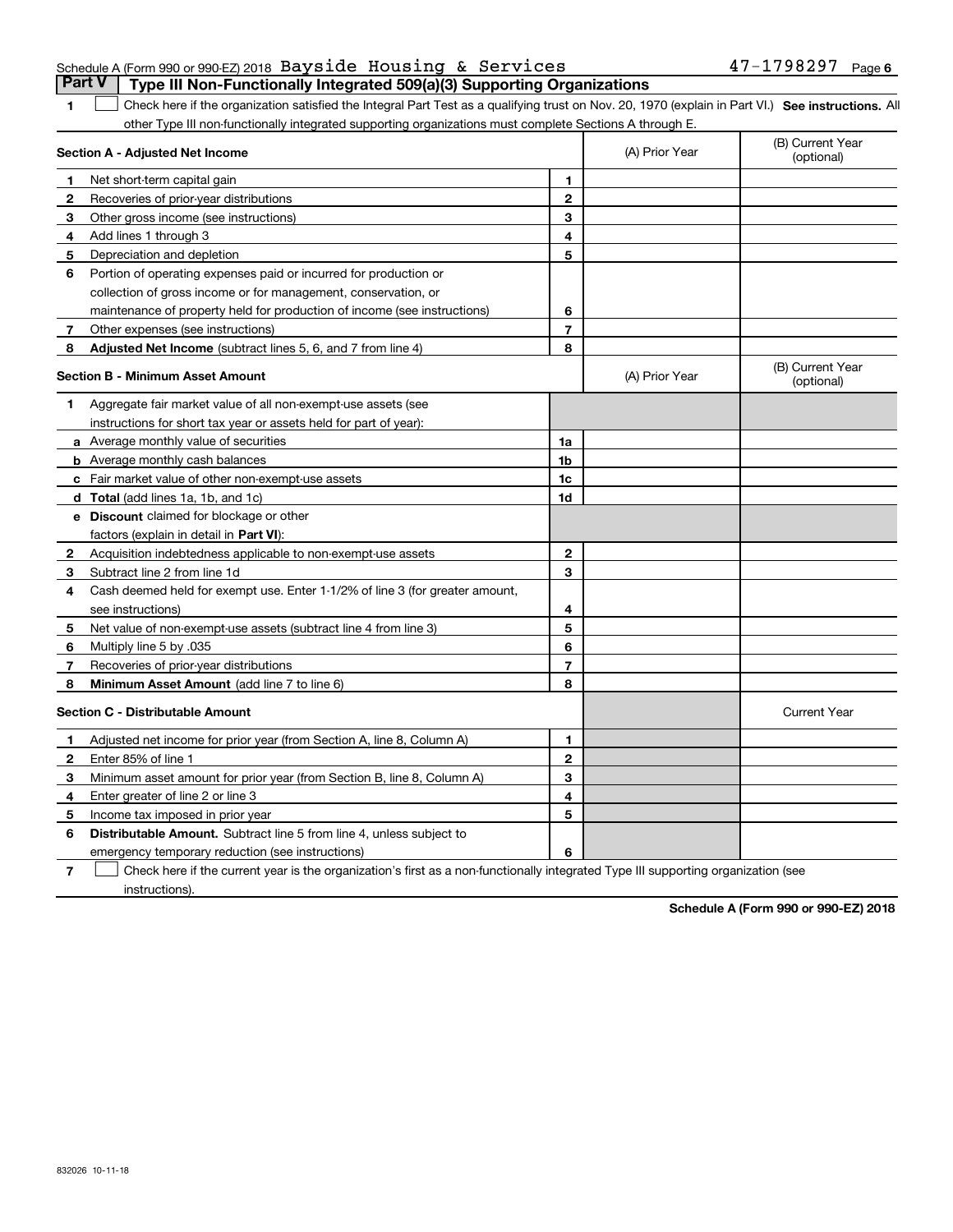#### Schedule A (Form 990 or 990-EZ) 2018 Page Bayside Housing & Services 47-1798297

|    | <b>Part V</b><br>Type III Non-Functionally Integrated 509(a)(3) Supporting Organizations   |                             | (continued)                           |                                         |  |  |  |
|----|--------------------------------------------------------------------------------------------|-----------------------------|---------------------------------------|-----------------------------------------|--|--|--|
|    | Section D - Distributions                                                                  |                             |                                       | <b>Current Year</b>                     |  |  |  |
| 1  | Amounts paid to supported organizations to accomplish exempt purposes                      |                             |                                       |                                         |  |  |  |
| 2  | Amounts paid to perform activity that directly furthers exempt purposes of supported       |                             |                                       |                                         |  |  |  |
|    | organizations, in excess of income from activity                                           |                             |                                       |                                         |  |  |  |
| з  | Administrative expenses paid to accomplish exempt purposes of supported organizations      |                             |                                       |                                         |  |  |  |
| 4  | Amounts paid to acquire exempt-use assets                                                  |                             |                                       |                                         |  |  |  |
| 5  | Qualified set-aside amounts (prior IRS approval required)                                  |                             |                                       |                                         |  |  |  |
| 6  | Other distributions (describe in Part VI). See instructions.                               |                             |                                       |                                         |  |  |  |
| 7  | Total annual distributions. Add lines 1 through 6.                                         |                             |                                       |                                         |  |  |  |
| 8  | Distributions to attentive supported organizations to which the organization is responsive |                             |                                       |                                         |  |  |  |
|    | (provide details in Part VI). See instructions.                                            |                             |                                       |                                         |  |  |  |
| 9  | Distributable amount for 2018 from Section C, line 6                                       |                             |                                       |                                         |  |  |  |
| 10 | Line 8 amount divided by line 9 amount                                                     |                             |                                       |                                         |  |  |  |
|    |                                                                                            | (i)                         | (ii)                                  | (iii)                                   |  |  |  |
|    | Section E - Distribution Allocations (see instructions)                                    | <b>Excess Distributions</b> | <b>Underdistributions</b><br>Pre-2018 | <b>Distributable</b><br>Amount for 2018 |  |  |  |
| 1  | Distributable amount for 2018 from Section C, line 6                                       |                             |                                       |                                         |  |  |  |
| 2  | Underdistributions, if any, for years prior to 2018 (reason-                               |                             |                                       |                                         |  |  |  |
|    | able cause required- explain in Part VI). See instructions.                                |                             |                                       |                                         |  |  |  |
| з  | Excess distributions carryover, if any, to 2018                                            |                             |                                       |                                         |  |  |  |
|    | <b>a</b> From 2013                                                                         |                             |                                       |                                         |  |  |  |
|    | <b>b</b> From 2014                                                                         |                             |                                       |                                         |  |  |  |
|    | $c$ From 2015                                                                              |                             |                                       |                                         |  |  |  |
|    | d From 2016                                                                                |                             |                                       |                                         |  |  |  |
|    | e From 2017                                                                                |                             |                                       |                                         |  |  |  |
|    | <b>Total</b> of lines 3a through e                                                         |                             |                                       |                                         |  |  |  |
|    | <b>g</b> Applied to underdistributions of prior years                                      |                             |                                       |                                         |  |  |  |
|    | <b>h</b> Applied to 2018 distributable amount                                              |                             |                                       |                                         |  |  |  |
|    | Carryover from 2013 not applied (see instructions)                                         |                             |                                       |                                         |  |  |  |
|    | Remainder. Subtract lines 3g, 3h, and 3i from 3f.                                          |                             |                                       |                                         |  |  |  |
| 4  | Distributions for 2018 from Section D,                                                     |                             |                                       |                                         |  |  |  |
|    | line $7:$                                                                                  |                             |                                       |                                         |  |  |  |
|    | <b>a</b> Applied to underdistributions of prior years                                      |                             |                                       |                                         |  |  |  |
|    | <b>b</b> Applied to 2018 distributable amount                                              |                             |                                       |                                         |  |  |  |
| c  | Remainder. Subtract lines 4a and 4b from 4.                                                |                             |                                       |                                         |  |  |  |
| 5  | Remaining underdistributions for years prior to 2018, if                                   |                             |                                       |                                         |  |  |  |
|    | any. Subtract lines 3g and 4a from line 2. For result greater                              |                             |                                       |                                         |  |  |  |
|    | than zero, explain in Part VI. See instructions.                                           |                             |                                       |                                         |  |  |  |
| 6  | Remaining underdistributions for 2018. Subtract lines 3h                                   |                             |                                       |                                         |  |  |  |
|    | and 4b from line 1. For result greater than zero, explain in                               |                             |                                       |                                         |  |  |  |
|    | Part VI. See instructions.                                                                 |                             |                                       |                                         |  |  |  |
| 7  | Excess distributions carryover to 2019. Add lines 3j                                       |                             |                                       |                                         |  |  |  |
|    | and 4c.                                                                                    |                             |                                       |                                         |  |  |  |
| 8  | Breakdown of line 7:                                                                       |                             |                                       |                                         |  |  |  |
|    | a Excess from 2014                                                                         |                             |                                       |                                         |  |  |  |
|    | <b>b</b> Excess from 2015                                                                  |                             |                                       |                                         |  |  |  |
|    | c Excess from 2016                                                                         |                             |                                       |                                         |  |  |  |
|    | d Excess from 2017                                                                         |                             |                                       |                                         |  |  |  |
|    | e Excess from 2018                                                                         |                             |                                       |                                         |  |  |  |
|    |                                                                                            |                             |                                       |                                         |  |  |  |

**Schedule A (Form 990 or 990-EZ) 2018**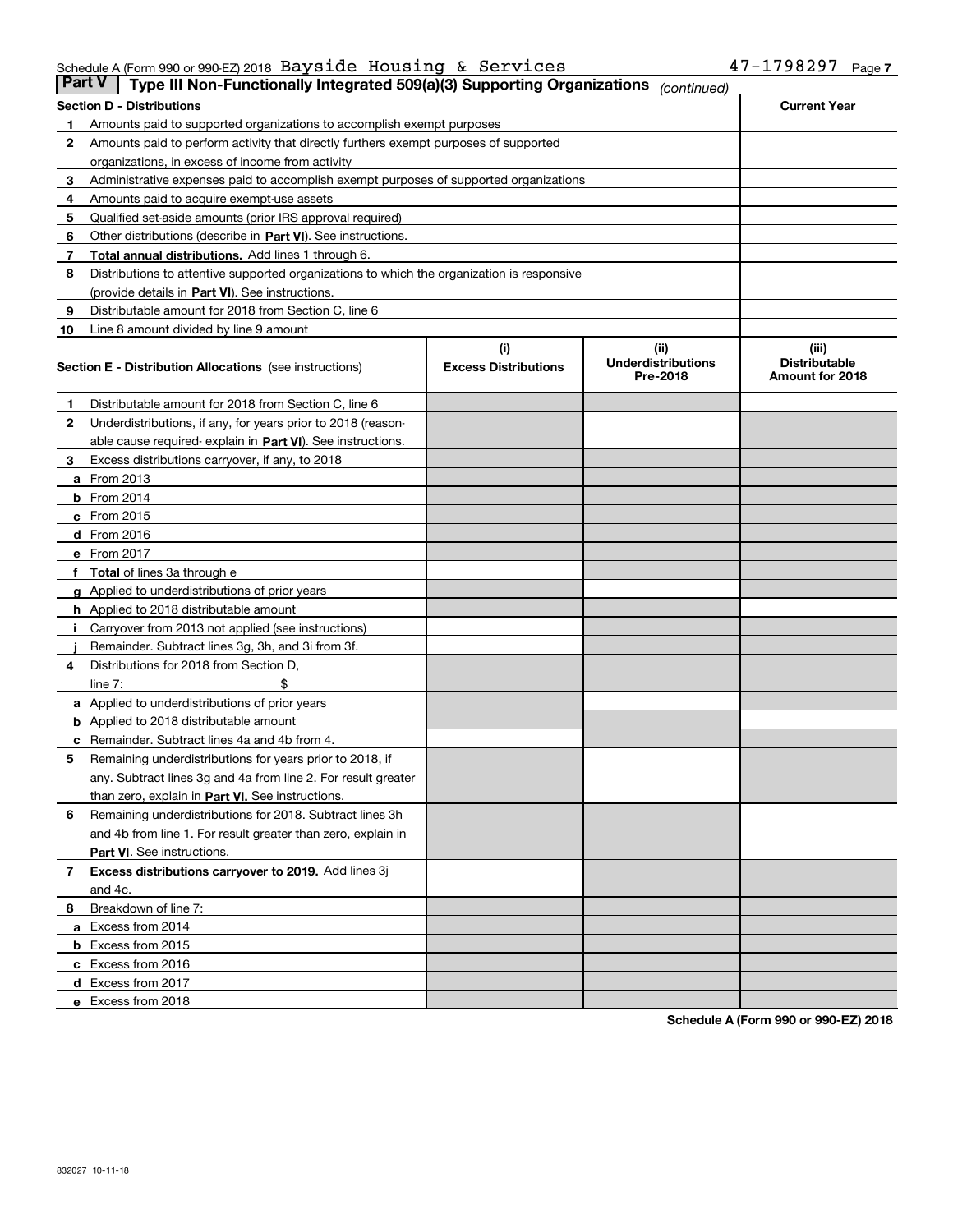|                | Schedule A (Form 990 or 990-EZ) 2018 Bayside Housing & Services                                                                                                                                                                                                                                                                                                                                                                                                                                                                                                                             | $47 - 1798297$ Page 8 |
|----------------|---------------------------------------------------------------------------------------------------------------------------------------------------------------------------------------------------------------------------------------------------------------------------------------------------------------------------------------------------------------------------------------------------------------------------------------------------------------------------------------------------------------------------------------------------------------------------------------------|-----------------------|
| <b>Part VI</b> | Supplemental Information. Provide the explanations required by Part II, line 10; Part II, line 17a or 17b; Part III, line 12;<br>Part IV, Section A, lines 1, 2, 3b, 3c, 4b, 4c, 5a, 6, 9a, 9b, 9c, 11a, 11b, and 11c; Part IV, Section B, lines 1 and 2; Part IV, Section C,<br>line 1; Part IV, Section D, lines 2 and 3; Part IV, Section E, lines 1c, 2a, 2b, 3a, and 3b; Part V, line 1; Part V, Section B, line 1e; Part V,<br>Section D, lines 5, 6, and 8; and Part V, Section E, lines 2, 5, and 6. Also complete this part for any additional information.<br>(See instructions.) |                       |
|                |                                                                                                                                                                                                                                                                                                                                                                                                                                                                                                                                                                                             |                       |
|                |                                                                                                                                                                                                                                                                                                                                                                                                                                                                                                                                                                                             |                       |
|                |                                                                                                                                                                                                                                                                                                                                                                                                                                                                                                                                                                                             |                       |
|                |                                                                                                                                                                                                                                                                                                                                                                                                                                                                                                                                                                                             |                       |
|                |                                                                                                                                                                                                                                                                                                                                                                                                                                                                                                                                                                                             |                       |
|                |                                                                                                                                                                                                                                                                                                                                                                                                                                                                                                                                                                                             |                       |
|                |                                                                                                                                                                                                                                                                                                                                                                                                                                                                                                                                                                                             |                       |
|                |                                                                                                                                                                                                                                                                                                                                                                                                                                                                                                                                                                                             |                       |
|                |                                                                                                                                                                                                                                                                                                                                                                                                                                                                                                                                                                                             |                       |
|                |                                                                                                                                                                                                                                                                                                                                                                                                                                                                                                                                                                                             |                       |
|                |                                                                                                                                                                                                                                                                                                                                                                                                                                                                                                                                                                                             |                       |
|                |                                                                                                                                                                                                                                                                                                                                                                                                                                                                                                                                                                                             |                       |
|                |                                                                                                                                                                                                                                                                                                                                                                                                                                                                                                                                                                                             |                       |
|                |                                                                                                                                                                                                                                                                                                                                                                                                                                                                                                                                                                                             |                       |
|                |                                                                                                                                                                                                                                                                                                                                                                                                                                                                                                                                                                                             |                       |
|                |                                                                                                                                                                                                                                                                                                                                                                                                                                                                                                                                                                                             |                       |
|                |                                                                                                                                                                                                                                                                                                                                                                                                                                                                                                                                                                                             |                       |
|                |                                                                                                                                                                                                                                                                                                                                                                                                                                                                                                                                                                                             |                       |
|                |                                                                                                                                                                                                                                                                                                                                                                                                                                                                                                                                                                                             |                       |
|                |                                                                                                                                                                                                                                                                                                                                                                                                                                                                                                                                                                                             |                       |
|                |                                                                                                                                                                                                                                                                                                                                                                                                                                                                                                                                                                                             |                       |
|                |                                                                                                                                                                                                                                                                                                                                                                                                                                                                                                                                                                                             |                       |
|                |                                                                                                                                                                                                                                                                                                                                                                                                                                                                                                                                                                                             |                       |
|                |                                                                                                                                                                                                                                                                                                                                                                                                                                                                                                                                                                                             |                       |
|                |                                                                                                                                                                                                                                                                                                                                                                                                                                                                                                                                                                                             |                       |
|                |                                                                                                                                                                                                                                                                                                                                                                                                                                                                                                                                                                                             |                       |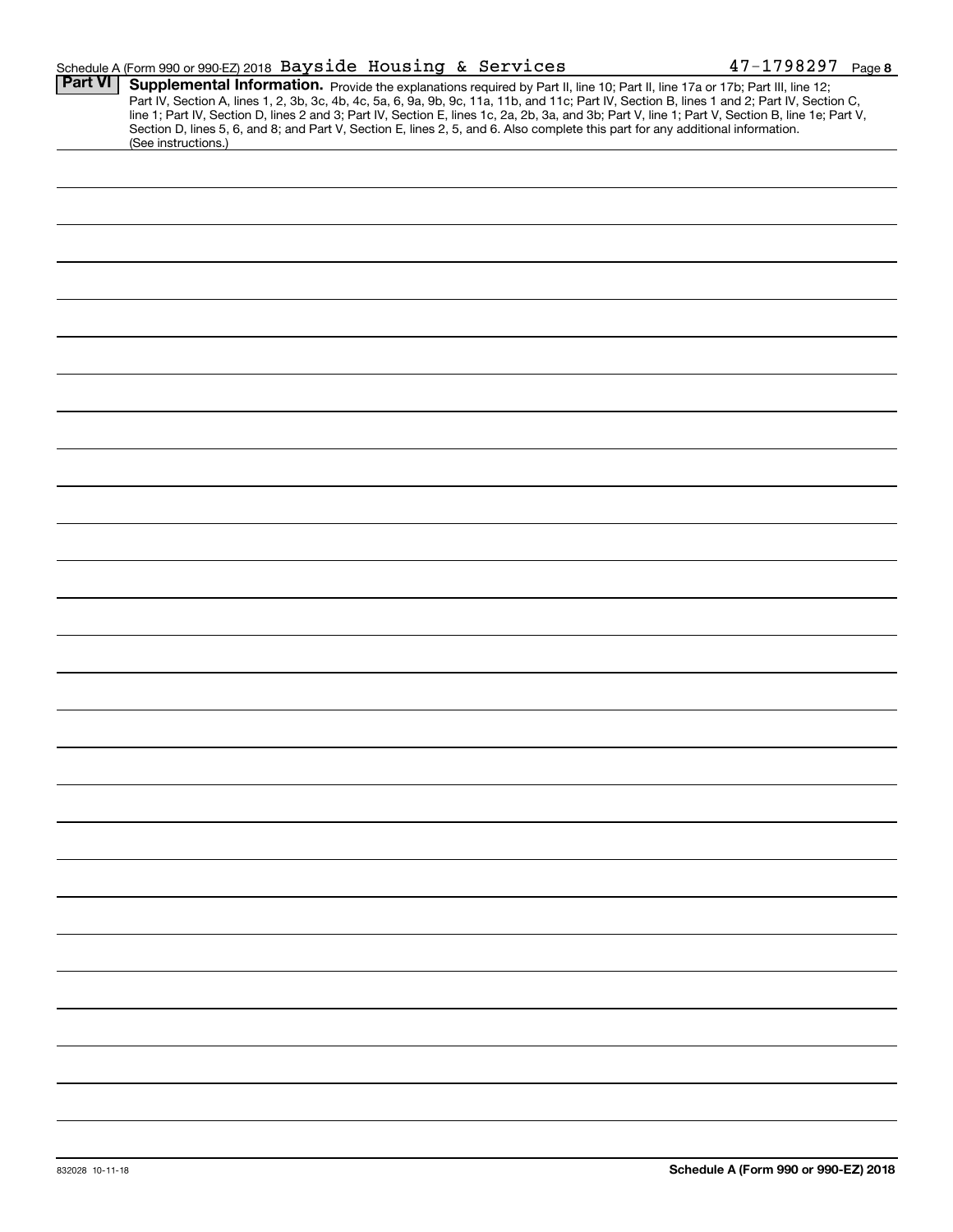Department of the Treasury Internal Revenue Service **(Form 990, 990-EZ, or 990-PF)** Name of the organization

# **Schedule B Schedule of Contributors**

**| Attach to Form 990, Form 990-EZ, or Form 990-PF. | Go to www.irs.gov/Form990 for the latest information.** OMB No. 1545-0047

**2018**

**Employer identification number**

|                                       | Bayside Housing & Services<br>47-1798297                                    |  |  |  |  |
|---------------------------------------|-----------------------------------------------------------------------------|--|--|--|--|
| <b>Organization type (check one):</b> |                                                                             |  |  |  |  |
| Filers of:                            | Section:                                                                    |  |  |  |  |
| Form 990 or 990-EZ                    | $X \mid$<br>501(c)( $3$ ) (enter number) organization                       |  |  |  |  |
|                                       | $4947(a)(1)$ nonexempt charitable trust not treated as a private foundation |  |  |  |  |
|                                       | 527 political organization                                                  |  |  |  |  |
| Form 990-PF                           | 501(c)(3) exempt private foundation                                         |  |  |  |  |
|                                       | 4947(a)(1) nonexempt charitable trust treated as a private foundation       |  |  |  |  |
|                                       | 501(c)(3) taxable private foundation                                        |  |  |  |  |

Check if your organization is covered by the **General Rule** or a **Special Rule. Note:**  Only a section 501(c)(7), (8), or (10) organization can check boxes for both the General Rule and a Special Rule. See instructions.

#### **General Rule**

 $\mathcal{L}^{\text{max}}$ 

For an organization filing Form 990, 990-EZ, or 990-PF that received, during the year, contributions totaling \$5,000 or more (in money or property) from any one contributor. Complete Parts I and II. See instructions for determining a contributor's total contributions.

#### **Special Rules**

any one contributor, during the year, total contributions of the greater of  $\,$  (1) \$5,000; or **(2)** 2% of the amount on (i) Form 990, Part VIII, line 1h;  $\boxed{\textbf{X}}$  For an organization described in section 501(c)(3) filing Form 990 or 990-EZ that met the 33 1/3% support test of the regulations under sections 509(a)(1) and 170(b)(1)(A)(vi), that checked Schedule A (Form 990 or 990-EZ), Part II, line 13, 16a, or 16b, and that received from or (ii) Form 990-EZ, line 1. Complete Parts I and II.

year, total contributions of more than \$1,000 *exclusively* for religious, charitable, scientific, literary, or educational purposes, or for the For an organization described in section 501(c)(7), (8), or (10) filing Form 990 or 990-EZ that received from any one contributor, during the prevention of cruelty to children or animals. Complete Parts I (entering "N/A" in column (b) instead of the contributor name and address), II, and III.  $\mathcal{L}^{\text{max}}$ 

purpose. Don't complete any of the parts unless the **General Rule** applies to this organization because it received *nonexclusively* year, contributions <sub>exclusively</sub> for religious, charitable, etc., purposes, but no such contributions totaled more than \$1,000. If this box is checked, enter here the total contributions that were received during the year for an  $\;$ exclusively religious, charitable, etc., For an organization described in section 501(c)(7), (8), or (10) filing Form 990 or 990-EZ that received from any one contributor, during the religious, charitable, etc., contributions totaling \$5,000 or more during the year  $\Box$ — $\Box$   $\Box$  $\mathcal{L}^{\text{max}}$ 

**Caution:**  An organization that isn't covered by the General Rule and/or the Special Rules doesn't file Schedule B (Form 990, 990-EZ, or 990-PF),  **must** but it answer "No" on Part IV, line 2, of its Form 990; or check the box on line H of its Form 990-EZ or on its Form 990-PF, Part I, line 2, to certify that it doesn't meet the filing requirements of Schedule B (Form 990, 990-EZ, or 990-PF).

**For Paperwork Reduction Act Notice, see the instructions for Form 990, 990-EZ, or 990-PF. Schedule B (Form 990, 990-EZ, or 990-PF) (2018)** LHA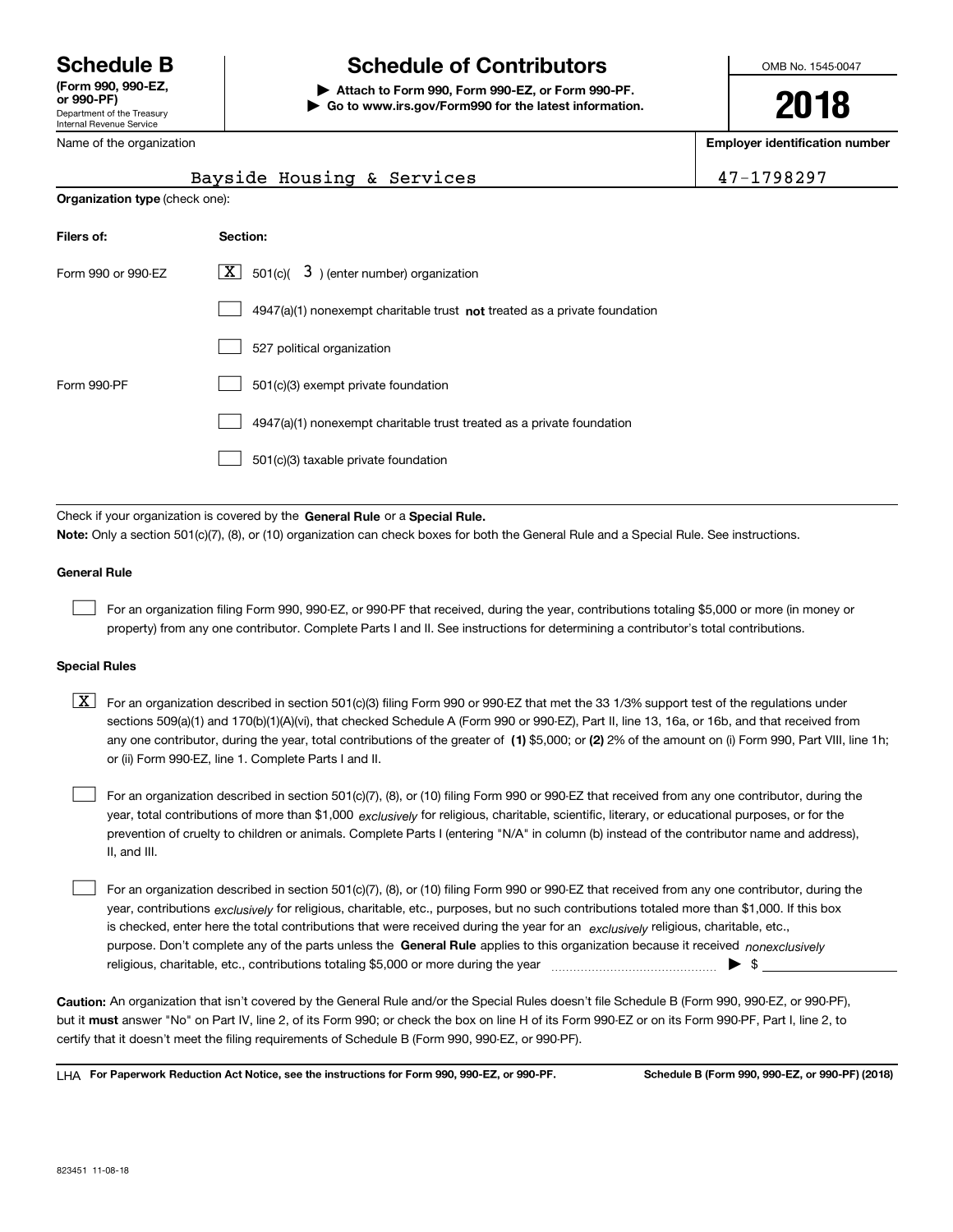# Bayside Housing & Services 47-1798297

|                  | Schedule B (Form 990, 990-EZ, or 990-PF) (2018)                                                |                                   | Page 2                                                                                           |
|------------------|------------------------------------------------------------------------------------------------|-----------------------------------|--------------------------------------------------------------------------------------------------|
|                  | Name of organization                                                                           |                                   | <b>Employer identification number</b>                                                            |
|                  | Bayside Housing & Services                                                                     |                                   | 47-1798297                                                                                       |
| Part I           | Contributors (see instructions). Use duplicate copies of Part I if additional space is needed. |                                   |                                                                                                  |
| (a)<br>No.       | (b)<br>Name, address, and ZIP + 4                                                              | (c)<br><b>Total contributions</b> | (d)<br>Type of contribution                                                                      |
| $\mathbf 1$      | Chris Eagan<br>PO Box 927                                                                      | 35,346.<br>$\frac{1}{2}$          | $\mathbf{X}$<br>Person<br>Payroll<br>Noncash                                                     |
|                  | Port Hadlock, WA 98339                                                                         |                                   | (Complete Part II for<br>noncash contributions.)                                                 |
| (a)<br>No.       | (b)<br>Name, address, and ZIP + 4                                                              | (c)<br><b>Total contributions</b> | (d)<br>Type of contribution                                                                      |
| $\boldsymbol{2}$ | Vincent Verneuil Jr<br>PO Box 927<br>Port Hadlock, WA 98339                                    | 97,000.<br>$\frac{1}{2}$          | $\mathbf{X}$<br>Person<br>Payroll<br>Noncash<br>(Complete Part II for<br>noncash contributions.) |
| (a)<br>No.       | (b)<br>Name, address, and ZIP + 4                                                              | (c)<br><b>Total contributions</b> | (d)<br>Type of contribution                                                                      |
| 3                | Inn Properties LLC<br>PO Box 927<br>Port Hadlock, WA 98339                                     | 761,684.<br>$$\mathbb{S}$$        | $\mathbf{X}$<br>Person<br>Payroll<br>Noncash<br>(Complete Part II for<br>noncash contributions.) |
| (a)<br>No.       | (b)<br>Name, address, and ZIP + 4                                                              | (c)<br><b>Total contributions</b> | (d)<br>Type of contribution                                                                      |
|                  |                                                                                                | \$                                | Person<br>Payroll<br>Noncash<br>(Complete Part II for<br>noncash contributions.)                 |
| (a)<br>No.       | (b)<br>Name, address, and ZIP + 4                                                              | (c)<br><b>Total contributions</b> | (d)<br>Type of contribution                                                                      |
|                  |                                                                                                | \$                                | Person<br>Payroll<br>Noncash<br>(Complete Part II for<br>noncash contributions.)                 |
| (a)<br>No.       | (b)<br>Name, address, and ZIP + 4                                                              | (c)<br><b>Total contributions</b> | (d)<br>Type of contribution                                                                      |
|                  |                                                                                                | \$                                | Person<br>Payroll<br>Noncash<br>(Complete Part II for<br>noncash contributions.)                 |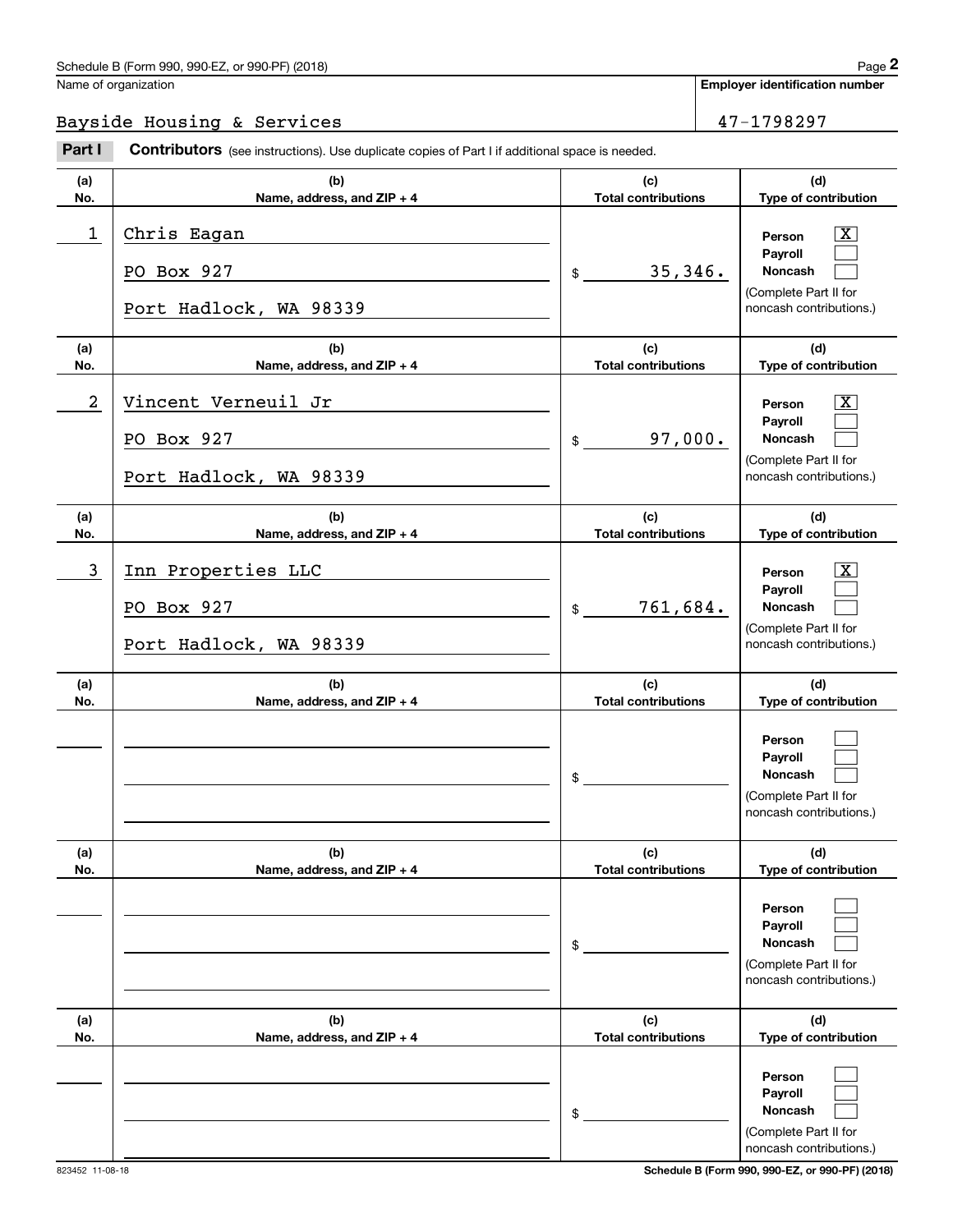### Bayside Housing & Services 47-1798297

Fage 3 Employer identification pumber<br>
Jame of organization<br> **3**<br> **3Part II Noncash Property** (see instructions). Use duplicate copies of Part II if additional space is needed.

| (a)<br>No.<br>from<br>Part I | (b)<br>Description of noncash property given | (c)<br>FMV (or estimate)<br>(See instructions.) | (d)<br>Date received |
|------------------------------|----------------------------------------------|-------------------------------------------------|----------------------|
|                              |                                              | $\frac{1}{2}$                                   |                      |
| (a)<br>No.<br>from<br>Part I | (b)<br>Description of noncash property given | (c)<br>FMV (or estimate)<br>(See instructions.) | (d)<br>Date received |
|                              |                                              | $\frac{1}{2}$                                   |                      |
| (a)<br>No.<br>from<br>Part I | (b)<br>Description of noncash property given | (c)<br>FMV (or estimate)<br>(See instructions.) | (d)<br>Date received |
|                              |                                              | $\frac{1}{2}$                                   |                      |
| (a)<br>No.<br>from<br>Part I | (b)<br>Description of noncash property given | (c)<br>FMV (or estimate)<br>(See instructions.) | (d)<br>Date received |
|                              |                                              | $$\circ$$                                       |                      |
| (a)<br>No.<br>from<br>Part I | (b)<br>Description of noncash property given | (c)<br>FMV (or estimate)<br>(See instructions.) | (d)<br>Date received |
|                              |                                              | \$                                              |                      |
| (a)<br>No.<br>from<br>Part I | (b)<br>Description of noncash property given | (c)<br>FMV (or estimate)<br>(See instructions.) | (d)<br>Date received |
|                              |                                              | \$                                              |                      |
|                              |                                              |                                                 |                      |

**Employer identification number**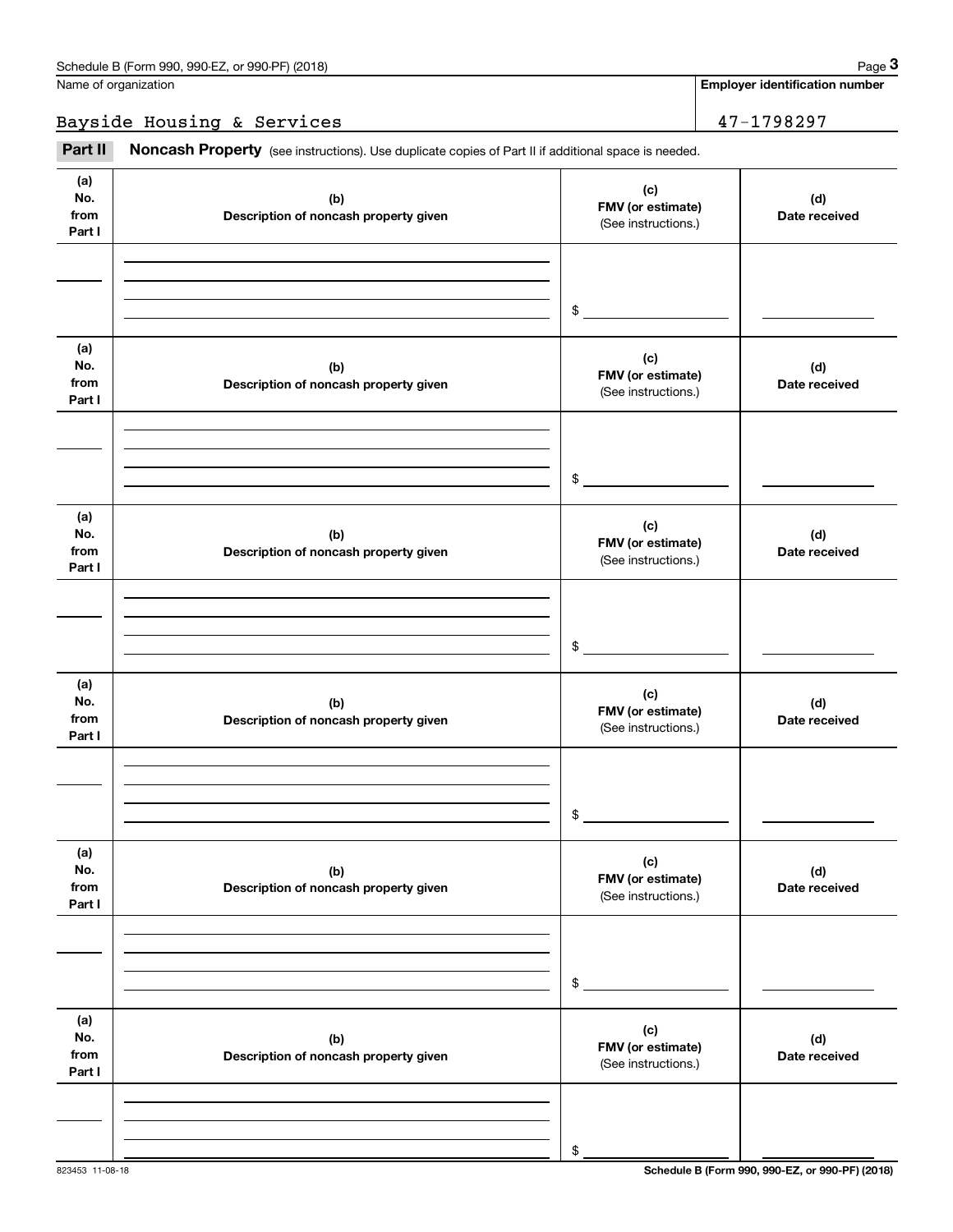|                           | Schedule B (Form 990, 990-EZ, or 990-PF) (2018)                                                                                                                                                                                                                                                 |                      | Page 4                                                                                                                                                         |  |  |
|---------------------------|-------------------------------------------------------------------------------------------------------------------------------------------------------------------------------------------------------------------------------------------------------------------------------------------------|----------------------|----------------------------------------------------------------------------------------------------------------------------------------------------------------|--|--|
|                           | Name of organization                                                                                                                                                                                                                                                                            |                      | <b>Employer identification number</b>                                                                                                                          |  |  |
|                           | Bayside Housing & Services                                                                                                                                                                                                                                                                      |                      | 47-1798297                                                                                                                                                     |  |  |
| Part III                  |                                                                                                                                                                                                                                                                                                 |                      | Exclusively religious, charitable, etc., contributions to organizations described in section 501(c)(7), (8), or (10) that total more than \$1,000 for the year |  |  |
|                           | from any one contributor. Complete columns (a) through (e) and the following line entry. For organizations<br>completing Part III, enter the total of exclusively religious, charitable, etc., contributions of \$1,000 or less for the year. (Enter this info. once.) $\blacktriangleright$ \$ |                      |                                                                                                                                                                |  |  |
|                           | Use duplicate copies of Part III if additional space is needed.                                                                                                                                                                                                                                 |                      |                                                                                                                                                                |  |  |
| (a) No.<br>from           | (b) Purpose of gift                                                                                                                                                                                                                                                                             | (c) Use of gift      | (d) Description of how gift is held                                                                                                                            |  |  |
| Part I                    |                                                                                                                                                                                                                                                                                                 |                      |                                                                                                                                                                |  |  |
|                           |                                                                                                                                                                                                                                                                                                 |                      |                                                                                                                                                                |  |  |
|                           |                                                                                                                                                                                                                                                                                                 |                      |                                                                                                                                                                |  |  |
|                           |                                                                                                                                                                                                                                                                                                 |                      |                                                                                                                                                                |  |  |
|                           |                                                                                                                                                                                                                                                                                                 | (e) Transfer of gift |                                                                                                                                                                |  |  |
|                           | Transferee's name, address, and ZIP + 4                                                                                                                                                                                                                                                         |                      | Relationship of transferor to transferee                                                                                                                       |  |  |
|                           |                                                                                                                                                                                                                                                                                                 |                      |                                                                                                                                                                |  |  |
|                           |                                                                                                                                                                                                                                                                                                 |                      |                                                                                                                                                                |  |  |
|                           |                                                                                                                                                                                                                                                                                                 |                      |                                                                                                                                                                |  |  |
| (a) No.                   |                                                                                                                                                                                                                                                                                                 |                      |                                                                                                                                                                |  |  |
| from<br>Part I            | (b) Purpose of gift                                                                                                                                                                                                                                                                             | (c) Use of gift      | (d) Description of how gift is held                                                                                                                            |  |  |
|                           |                                                                                                                                                                                                                                                                                                 |                      |                                                                                                                                                                |  |  |
|                           |                                                                                                                                                                                                                                                                                                 |                      |                                                                                                                                                                |  |  |
|                           |                                                                                                                                                                                                                                                                                                 |                      |                                                                                                                                                                |  |  |
|                           |                                                                                                                                                                                                                                                                                                 |                      |                                                                                                                                                                |  |  |
|                           | (e) Transfer of gift                                                                                                                                                                                                                                                                            |                      |                                                                                                                                                                |  |  |
|                           | Transferee's name, address, and $ZIP + 4$                                                                                                                                                                                                                                                       |                      | Relationship of transferor to transferee                                                                                                                       |  |  |
|                           |                                                                                                                                                                                                                                                                                                 |                      |                                                                                                                                                                |  |  |
|                           |                                                                                                                                                                                                                                                                                                 |                      |                                                                                                                                                                |  |  |
|                           |                                                                                                                                                                                                                                                                                                 |                      |                                                                                                                                                                |  |  |
| (a) No.                   |                                                                                                                                                                                                                                                                                                 |                      |                                                                                                                                                                |  |  |
| from<br>Part I            | (b) Purpose of gift                                                                                                                                                                                                                                                                             | (c) Use of gift      | (d) Description of how gift is held                                                                                                                            |  |  |
|                           |                                                                                                                                                                                                                                                                                                 |                      |                                                                                                                                                                |  |  |
|                           |                                                                                                                                                                                                                                                                                                 |                      |                                                                                                                                                                |  |  |
|                           |                                                                                                                                                                                                                                                                                                 |                      |                                                                                                                                                                |  |  |
|                           |                                                                                                                                                                                                                                                                                                 |                      |                                                                                                                                                                |  |  |
|                           |                                                                                                                                                                                                                                                                                                 | (e) Transfer of gift |                                                                                                                                                                |  |  |
|                           | Transferee's name, address, and ZIP + 4                                                                                                                                                                                                                                                         |                      | Relationship of transferor to transferee                                                                                                                       |  |  |
|                           |                                                                                                                                                                                                                                                                                                 |                      |                                                                                                                                                                |  |  |
|                           |                                                                                                                                                                                                                                                                                                 |                      |                                                                                                                                                                |  |  |
|                           |                                                                                                                                                                                                                                                                                                 |                      |                                                                                                                                                                |  |  |
|                           |                                                                                                                                                                                                                                                                                                 |                      |                                                                                                                                                                |  |  |
| (a) No.<br>from<br>Part I | (b) Purpose of gift                                                                                                                                                                                                                                                                             | (c) Use of gift      | (d) Description of how gift is held                                                                                                                            |  |  |
|                           |                                                                                                                                                                                                                                                                                                 |                      |                                                                                                                                                                |  |  |
|                           |                                                                                                                                                                                                                                                                                                 |                      |                                                                                                                                                                |  |  |
|                           |                                                                                                                                                                                                                                                                                                 |                      |                                                                                                                                                                |  |  |
|                           |                                                                                                                                                                                                                                                                                                 | (e) Transfer of gift |                                                                                                                                                                |  |  |
|                           |                                                                                                                                                                                                                                                                                                 |                      |                                                                                                                                                                |  |  |
|                           | Transferee's name, address, and $ZIP + 4$                                                                                                                                                                                                                                                       |                      | Relationship of transferor to transferee                                                                                                                       |  |  |
|                           |                                                                                                                                                                                                                                                                                                 |                      |                                                                                                                                                                |  |  |
|                           |                                                                                                                                                                                                                                                                                                 |                      |                                                                                                                                                                |  |  |
|                           |                                                                                                                                                                                                                                                                                                 |                      |                                                                                                                                                                |  |  |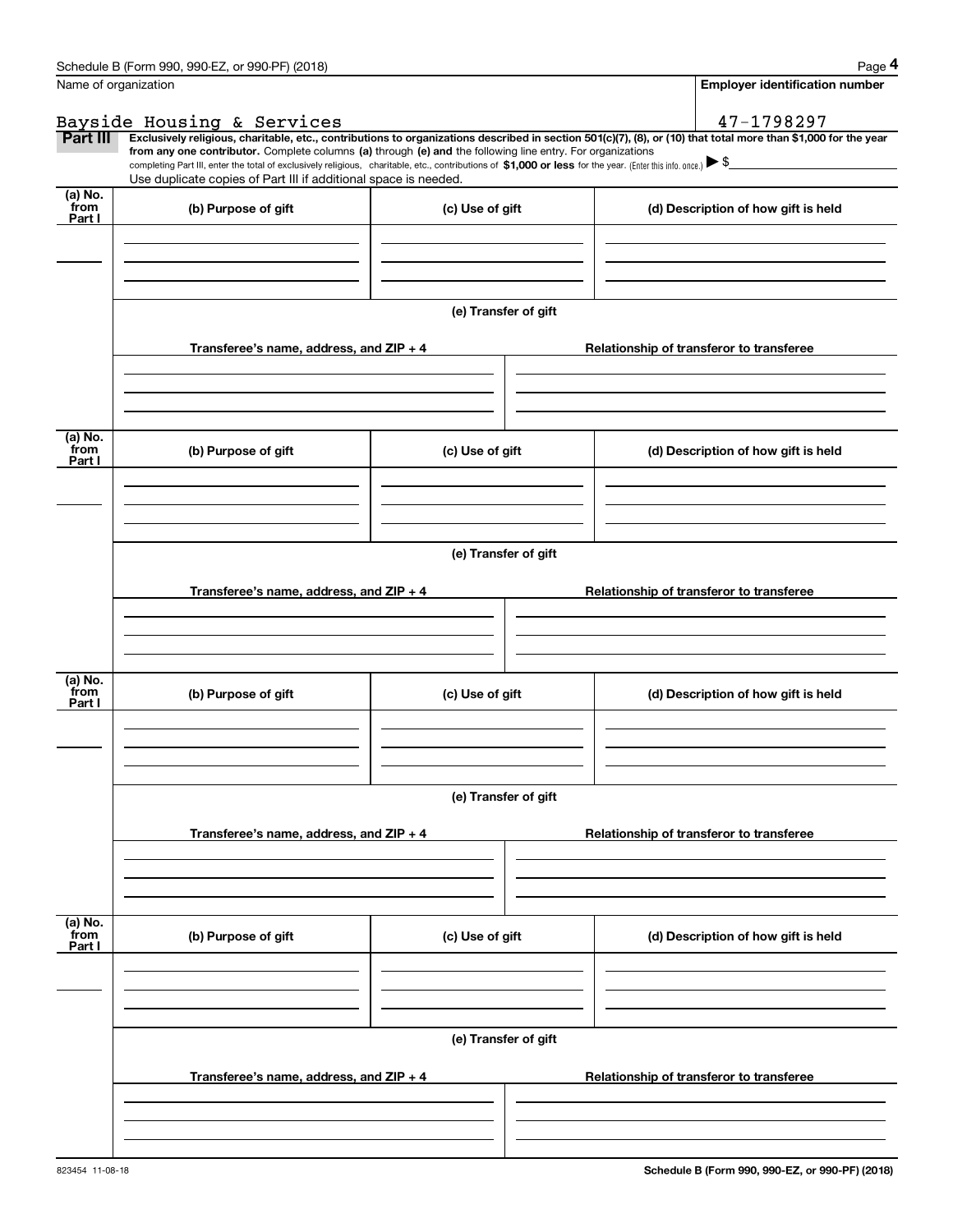| <b>SCHEDULE D</b> |  |
|-------------------|--|
|-------------------|--|

Department of the Treasury Internal Revenue Service

| (Form 990) |  |
|------------|--|
|------------|--|

# **Supplemental Financial Statements**

(Form 990)<br>
Pepartment of the Treasury<br>
Department of the Treasury<br>
Department of the Treasury<br>
Department of the Treasury<br> **Co to www.irs.gov/Form990 for instructions and the latest information.**<br> **Co to www.irs.gov/Form9** 

| OMB No. 1545-0047     |
|-----------------------|
| 201<br>o              |
| K O                   |
| <b>Open to Public</b> |
| Inspection            |

**No**

**No**

**No**

|        | Name of the organization                                                                                          |                         | <b>Employer identification number</b> |                              |  |  |
|--------|-------------------------------------------------------------------------------------------------------------------|-------------------------|---------------------------------------|------------------------------|--|--|
|        | Bayside Housing & Services                                                                                        |                         |                                       | 47-1798297                   |  |  |
| Part I | Organizations Maintaining Donor Advised Funds or Other Similar Funds or Accounts. Complete if the                 |                         |                                       |                              |  |  |
|        | organization answered "Yes" on Form 990, Part IV, line 6.                                                         |                         |                                       |                              |  |  |
|        |                                                                                                                   | (a) Donor advised funds |                                       | (b) Funds and other accounts |  |  |
|        | Total number at end of year                                                                                       |                         |                                       |                              |  |  |
| 2      | Aggregate value of contributions to (during year)<br>.                                                            |                         |                                       |                              |  |  |
| 3      | Aggregate value of grants from (during year)<br>.                                                                 |                         |                                       |                              |  |  |
| 4      | Aggregate value at end of year                                                                                    |                         |                                       |                              |  |  |
| 5.     | Did the organization inform all donors and donor advisors in writing that the assets held in donor advised funds  |                         |                                       |                              |  |  |
|        | Yes<br>are the organization's property, subject to the organization's exclusive legal control?<br>No              |                         |                                       |                              |  |  |
| 6      | Did the organization inform all grantees, donors, and donor advisors in writing that grant funds can be used only |                         |                                       |                              |  |  |

**Yes**impermissible private benefit? for charitable purposes and not for the benefit of the donor or donor advisor, or for any other purpose conferring

| <b>Conservation Easements.</b> Complete if the organization answered "Yes" on Form 990, Part IV, line 7.<br>Part II |  |  |                                                                           |                                                    |
|---------------------------------------------------------------------------------------------------------------------|--|--|---------------------------------------------------------------------------|----------------------------------------------------|
| Purpose(s) of conservation easements held by the organization (check all that apply).                               |  |  |                                                                           |                                                    |
|                                                                                                                     |  |  | $\Box$ Presenvation of land for public use (e.g. recreation or education) | Procentation of a historically important land area |

| $\vert$ Preservation of land for public use (e.g., recreation or education)                                                                      | Preservation of a historically important land area |
|--------------------------------------------------------------------------------------------------------------------------------------------------|----------------------------------------------------|
| Protection of natural habitat                                                                                                                    | Preservation of a certified historic structure     |
| Preservation of open space                                                                                                                       |                                                    |
| 2 Complete lines 2a through 2d if the organization held a qualified conservation contribution in the form of a conservation easement on the last |                                                    |

| day of the tax year.                                                                                                                        |                | Held at the End of the Tax Year |
|---------------------------------------------------------------------------------------------------------------------------------------------|----------------|---------------------------------|
| a Total number of conservation easements                                                                                                    | 2a             |                                 |
| <b>b</b> Total acreage restricted by conservation easements                                                                                 | 2 <sub>b</sub> |                                 |
| c Number of conservation easements on a certified historic structure included in (a) manufacture included in (a)                            | 2c             |                                 |
| d Number of conservation easements included in (c) acquired after 7/25/06, and not on a historic structure                                  |                |                                 |
| listed in the National Register [[11] manufacture in the National Register [11] manufacture in the National Register                        | 2d             |                                 |
| 3 Number of conservation easements modified, transferred, released, extinguished, or terminated by the organization during the tax          |                |                                 |
| $\vee$ ear $\blacktriangleright$                                                                                                            |                |                                 |
| 4 Number of states where property subject to conservation easement is located $\blacktriangleright$                                         |                |                                 |
| 5 Does the organization have a written policy regarding the periodic monitoring, inspection, handling of                                    |                |                                 |
|                                                                                                                                             |                | Nο<br>Yes                       |
| 6 Staff and volunteer hours devoted to monitoring, inspecting, handling of violations, and enforcing conservation easements during the year |                |                                 |
|                                                                                                                                             |                |                                 |

| Amount of expenses incurred in monitoring, inspecting, handling of violations, and enforcing conservation easements during the year |
|-------------------------------------------------------------------------------------------------------------------------------------|
|                                                                                                                                     |

| 8 | Does each conservation easement reported on line 2(d) above satisfy the requirements of section 170(h)(4)(B)(i) |  |  |
|---|-----------------------------------------------------------------------------------------------------------------|--|--|
|   |                                                                                                                 |  |  |

| 9 In Part XIII, describe how the organization reports conservation easements in its revenue and expense statement, and balance sheet, and    |
|----------------------------------------------------------------------------------------------------------------------------------------------|
| include, if applicable, the text of the footnote to the organization's financial statements that describes the organization's accounting for |
| conservation easements.                                                                                                                      |

# Complete if the organization answered "Yes" on Form 990, Part IV, line 8. **Part III Organizations Maintaining Collections of Art, Historical Treasures, or Other Similar Assets.**

| 1a If the organization elected, as permitted under SFAS 116 (ASC 958), not to report in its revenue statement and balance sheet works of art,             |
|-----------------------------------------------------------------------------------------------------------------------------------------------------------|
| historical treasures, or other similar assets held for public exhibition, education, or research in furtherance of public service, provide, in Part XIII, |
| the text of the footnote to its financial statements that describes these items.                                                                          |

| <b>b</b> If the organization elected, as permitted under SFAS 116 (ASC 958), to report in its revenue statement and balance sheet works of art, historical |
|------------------------------------------------------------------------------------------------------------------------------------------------------------|
| treasures, or other similar assets held for public exhibition, education, or research in furtherance of public service, provide the following amounts      |
| relating to these items:                                                                                                                                   |

| Revenue included on Form 990, Part VIII, line 1<br>(i)                                                                         |  |  |  |  |  |
|--------------------------------------------------------------------------------------------------------------------------------|--|--|--|--|--|
| (ii)                                                                                                                           |  |  |  |  |  |
| 2 If the organization received or held works of art, historical treasures, or other similar assets for financial gain, provide |  |  |  |  |  |
| the following amounts required to be reported under SFAS 116 (ASC 958) relating to these items:                                |  |  |  |  |  |
| a Revenue included on Form 990, Part VIII, line 1                                                                              |  |  |  |  |  |
| <b>b</b> Assets included in Form 990, Part X                                                                                   |  |  |  |  |  |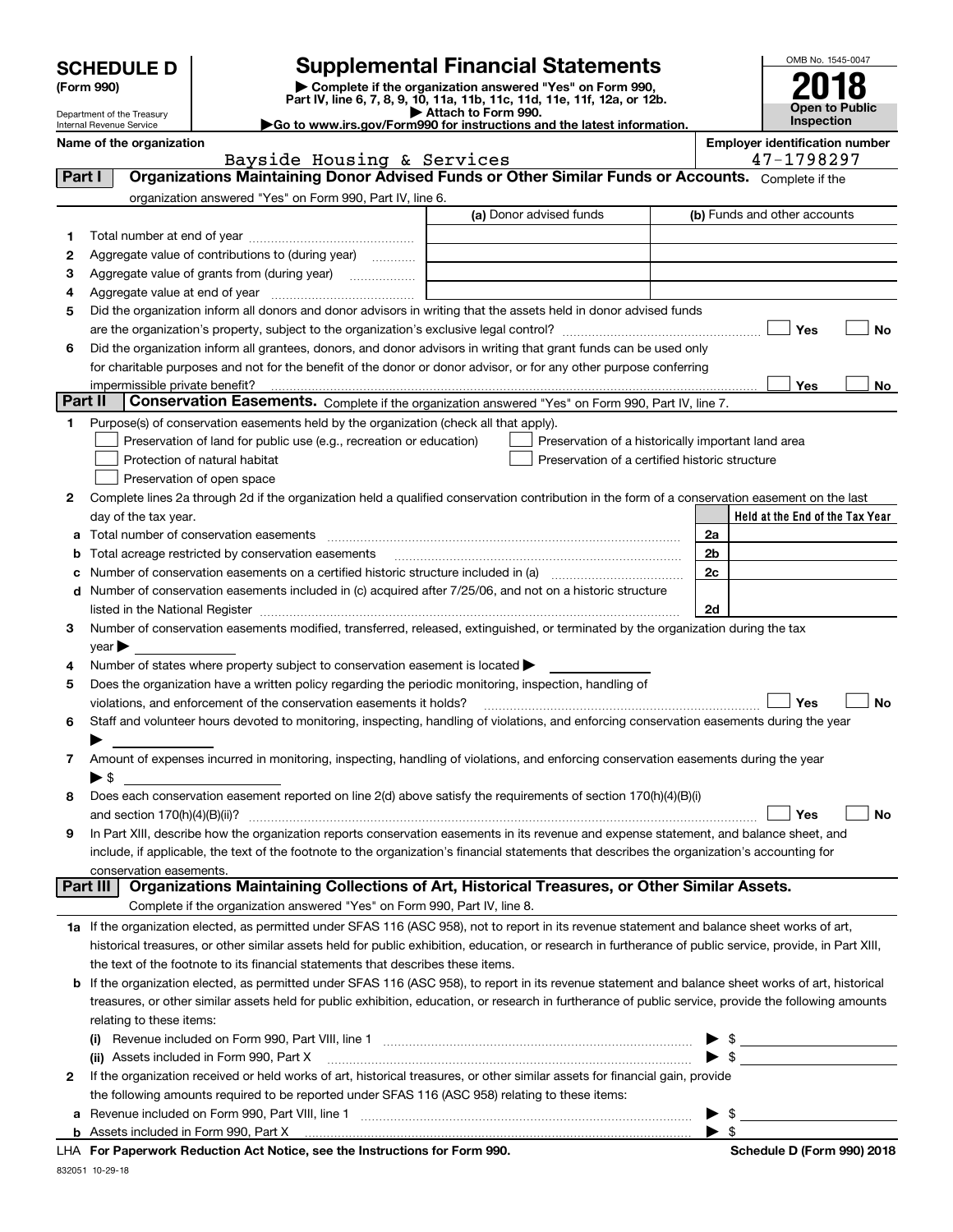|               | Schedule D (Form 990) 2018                                                                                                                                                                                                     | Bayside Housing & Services              |   |                |                                    |                                            | $47 - 1798297$ Page 2 |                |        |     |
|---------------|--------------------------------------------------------------------------------------------------------------------------------------------------------------------------------------------------------------------------------|-----------------------------------------|---|----------------|------------------------------------|--------------------------------------------|-----------------------|----------------|--------|-----|
| Part III      | Organizations Maintaining Collections of Art, Historical Treasures, or Other Similar Assets (continued)                                                                                                                        |                                         |   |                |                                    |                                            |                       |                |        |     |
| з             | Using the organization's acquisition, accession, and other records, check any of the following that are a significant use of its collection items                                                                              |                                         |   |                |                                    |                                            |                       |                |        |     |
|               | (check all that apply):                                                                                                                                                                                                        |                                         |   |                |                                    |                                            |                       |                |        |     |
| a             | Public exhibition                                                                                                                                                                                                              |                                         |   |                | Loan or exchange programs          |                                            |                       |                |        |     |
| b             | Scholarly research                                                                                                                                                                                                             |                                         |   |                |                                    |                                            |                       |                |        |     |
| c             | Preservation for future generations                                                                                                                                                                                            |                                         |   |                |                                    |                                            |                       |                |        |     |
|               | Provide a description of the organization's collections and explain how they further the organization's exempt purpose in Part XIII.                                                                                           |                                         |   |                |                                    |                                            |                       |                |        |     |
| 5             | During the year, did the organization solicit or receive donations of art, historical treasures, or other similar assets                                                                                                       |                                         |   |                |                                    |                                            |                       |                |        |     |
|               | to be sold to raise funds rather than to be maintained as part of the organization's collection?                                                                                                                               |                                         |   |                |                                    |                                            |                       | Yes            |        | No  |
|               | <b>Part IV</b><br>Escrow and Custodial Arrangements. Complete if the organization answered "Yes" on Form 990, Part IV, line 9, or                                                                                              |                                         |   |                |                                    |                                            |                       |                |        |     |
|               | reported an amount on Form 990, Part X, line 21.                                                                                                                                                                               |                                         |   |                |                                    |                                            |                       |                |        |     |
|               | 1a Is the organization an agent, trustee, custodian or other intermediary for contributions or other assets not included                                                                                                       |                                         |   |                |                                    |                                            |                       |                |        |     |
|               | on Form 990, Part X? [11] matter and the contract of the contract of the contract of the contract of the contract of the contract of the contract of the contract of the contract of the contract of the contract of the contr |                                         |   |                |                                    |                                            |                       | Yes            |        | No  |
|               | b If "Yes," explain the arrangement in Part XIII and complete the following table:                                                                                                                                             |                                         |   |                |                                    |                                            |                       |                |        |     |
|               |                                                                                                                                                                                                                                |                                         |   |                |                                    |                                            |                       | Amount         |        |     |
|               |                                                                                                                                                                                                                                |                                         |   |                |                                    | 1c                                         |                       |                |        |     |
|               |                                                                                                                                                                                                                                |                                         |   |                |                                    | 1d                                         |                       |                |        |     |
|               | Distributions during the year manufactured and continuum and contact the year manufactured and contact the year                                                                                                                |                                         |   |                |                                    | 1e                                         |                       |                |        |     |
|               |                                                                                                                                                                                                                                |                                         |   |                |                                    | 1f                                         |                       |                |        |     |
|               | 2a Did the organization include an amount on Form 990, Part X, line 21, for escrow or custodial account liability?                                                                                                             |                                         |   |                |                                    |                                            |                       | Yes            |        | No  |
| <b>Part V</b> | <b>b</b> If "Yes," explain the arrangement in Part XIII. Check here if the explanation has been provided on Part XIII                                                                                                          |                                         |   |                |                                    |                                            |                       |                |        |     |
|               | Endowment Funds. Complete if the organization answered "Yes" on Form 990, Part IV, line 10.                                                                                                                                    |                                         |   |                |                                    |                                            |                       |                |        |     |
|               |                                                                                                                                                                                                                                | (a) Current year                        |   | (b) Prior year | (c) Two years back                 | (d) Three years back   (e) Four years back |                       |                |        |     |
| 1a            | Beginning of year balance                                                                                                                                                                                                      |                                         |   |                |                                    |                                            |                       |                |        |     |
|               |                                                                                                                                                                                                                                |                                         |   |                |                                    |                                            |                       |                |        |     |
|               | Net investment earnings, gains, and losses                                                                                                                                                                                     |                                         |   |                |                                    |                                            |                       |                |        |     |
|               |                                                                                                                                                                                                                                |                                         |   |                |                                    |                                            |                       |                |        |     |
|               | e Other expenditures for facilities                                                                                                                                                                                            |                                         |   |                |                                    |                                            |                       |                |        |     |
|               | and programs                                                                                                                                                                                                                   |                                         |   |                |                                    |                                            |                       |                |        |     |
|               |                                                                                                                                                                                                                                |                                         |   |                |                                    |                                            |                       |                |        |     |
| g             | End of year balance<br>Provide the estimated percentage of the current year end balance (line 1g, column (a)) held as:                                                                                                         |                                         |   |                |                                    |                                            |                       |                |        |     |
| 2             |                                                                                                                                                                                                                                |                                         | % |                |                                    |                                            |                       |                |        |     |
| а             | Board designated or quasi-endowment<br>Permanent endowment $\blacktriangleright$                                                                                                                                               | %                                       |   |                |                                    |                                            |                       |                |        |     |
|               | Temporarily restricted endowment                                                                                                                                                                                               | %                                       |   |                |                                    |                                            |                       |                |        |     |
|               | The percentages on lines 2a, 2b, and 2c should equal 100%.                                                                                                                                                                     |                                         |   |                |                                    |                                            |                       |                |        |     |
|               | 3a Are there endowment funds not in the possession of the organization that are held and administered for the organization                                                                                                     |                                         |   |                |                                    |                                            |                       |                |        |     |
|               | by:                                                                                                                                                                                                                            |                                         |   |                |                                    |                                            |                       |                | Yes    | No. |
|               | (i)                                                                                                                                                                                                                            |                                         |   |                |                                    |                                            |                       | 3a(i)          |        |     |
|               | related organizations<br>(ii)                                                                                                                                                                                                  |                                         |   |                |                                    |                                            |                       | 3a(ii)         |        |     |
|               |                                                                                                                                                                                                                                |                                         |   |                |                                    |                                            |                       | 3b             |        |     |
|               | Describe in Part XIII the intended uses of the organization's endowment funds.                                                                                                                                                 |                                         |   |                |                                    |                                            |                       |                |        |     |
|               | <b>Part VI</b><br>Land, Buildings, and Equipment.                                                                                                                                                                              |                                         |   |                |                                    |                                            |                       |                |        |     |
|               | Complete if the organization answered "Yes" on Form 990, Part IV, line 11a. See Form 990, Part X, line 10.                                                                                                                     |                                         |   |                |                                    |                                            |                       |                |        |     |
|               | Description of property                                                                                                                                                                                                        | (a) Cost or other<br>basis (investment) |   |                | (b) Cost or other<br>basis (other) | (c) Accumulated<br>depreciation            |                       | (d) Book value |        |     |
|               |                                                                                                                                                                                                                                |                                         |   |                |                                    |                                            |                       |                |        |     |
|               |                                                                                                                                                                                                                                |                                         |   |                |                                    |                                            |                       |                |        |     |
|               |                                                                                                                                                                                                                                |                                         |   |                |                                    |                                            |                       |                |        |     |
|               |                                                                                                                                                                                                                                |                                         |   |                | 4,188.                             | 1,841.                                     |                       |                | 2,347. |     |
|               | e Other                                                                                                                                                                                                                        |                                         |   |                |                                    |                                            |                       |                |        |     |
|               |                                                                                                                                                                                                                                |                                         |   |                |                                    |                                            |                       |                | 2,347. |     |
|               |                                                                                                                                                                                                                                |                                         |   |                |                                    |                                            |                       |                |        |     |

**Schedule D (Form 990) 2018**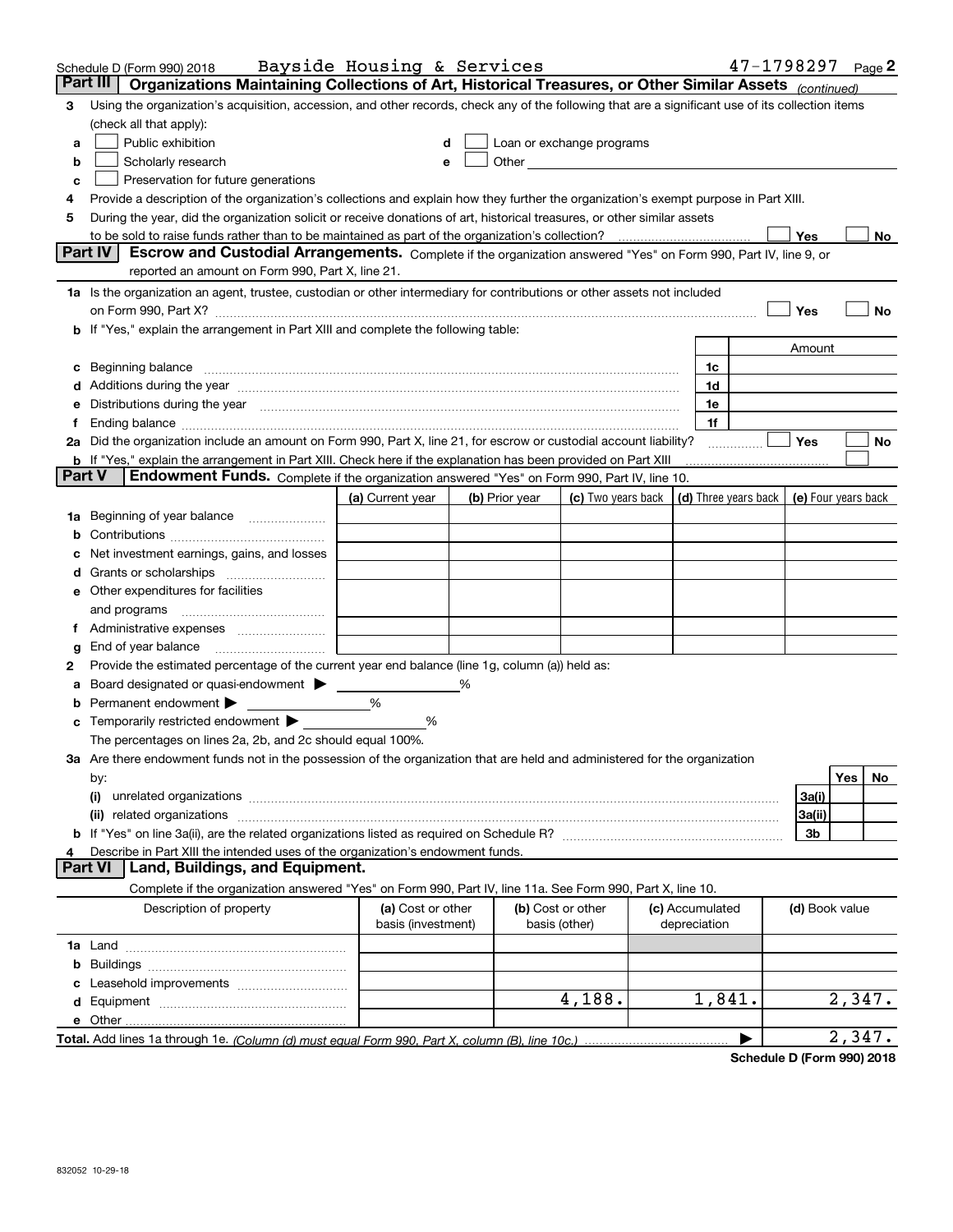| Schedule D (Form 990) 2018 |                                          | Bayside Housing & Services |  | $47 - 1798297$ Page |  |
|----------------------------|------------------------------------------|----------------------------|--|---------------------|--|
|                            | Part VII Investments - Other Securities. |                            |  |                     |  |

Complete if the organization answered "Yes" on Form 990, Part IV, line 11b. See Form 990, Part X, line 12.

| (a) Description of security or category (including name of security)                   | (b) Book value | (c) Method of valuation: Cost or end-of-year market value |
|----------------------------------------------------------------------------------------|----------------|-----------------------------------------------------------|
| (1) Financial derivatives                                                              |                |                                                           |
| (2) Closely-held equity interests                                                      |                |                                                           |
| (3) Other                                                                              |                |                                                           |
| (A)                                                                                    |                |                                                           |
| (B)                                                                                    |                |                                                           |
| (C)                                                                                    |                |                                                           |
| (D)                                                                                    |                |                                                           |
| (E)                                                                                    |                |                                                           |
| (F)                                                                                    |                |                                                           |
| (G)                                                                                    |                |                                                           |
| (H)                                                                                    |                |                                                           |
| Total. (Col. (b) must equal Form 990, Part X, col. (B) line 12.) $\blacktriangleright$ |                |                                                           |

#### **Part VIII Investments - Program Related.**

Complete if the organization answered "Yes" on Form 990, Part IV, line 11c. See Form 990, Part X, line 13.

| (a) Description of investment                                                          | (b) Book value | (c) Method of valuation: Cost or end-of-year market value |
|----------------------------------------------------------------------------------------|----------------|-----------------------------------------------------------|
| (1)                                                                                    |                |                                                           |
| (2)                                                                                    |                |                                                           |
| $\frac{1}{2}$                                                                          |                |                                                           |
| (4)                                                                                    |                |                                                           |
| $\frac{1}{2}$                                                                          |                |                                                           |
| (6)                                                                                    |                |                                                           |
| $\sqrt{(7)}$                                                                           |                |                                                           |
| (8)                                                                                    |                |                                                           |
| (9)                                                                                    |                |                                                           |
| Total. (Col. (b) must equal Form 990, Part X, col. (B) line 13.) $\blacktriangleright$ |                |                                                           |

#### **Part IX Other Assets.**

Complete if the organization answered "Yes" on Form 990, Part IV, line 11d. See Form 990, Part X, line 15.

| (a) Description | (b) Book value |
|-----------------|----------------|
| (1)             |                |
| (2)             |                |
| $\frac{1}{2}$   |                |
| (4)             |                |
| $\frac{1}{2}$   |                |
| (6)             |                |
| (7)             |                |
| (8)             |                |
| (9)             |                |
|                 |                |

**Part X Other Liabilities.**

Complete if the organization answered "Yes" on Form 990, Part IV, line 11e or 11f. See Form 990, Part X, line 25.

| 1.  | (a) Description of liability                                      | (b) Book value |
|-----|-------------------------------------------------------------------|----------------|
| (1) | Federal income taxes                                              |                |
| (2) |                                                                   |                |
| (3) |                                                                   |                |
| (4) |                                                                   |                |
| (5) |                                                                   |                |
| (6) |                                                                   |                |
| (7) |                                                                   |                |
| (8) |                                                                   |                |
| (9) |                                                                   |                |
|     | Total $(Column (b) must equal Form 000$ $Port X col (D) line 25)$ |                |

**Total.**  *(Column (b) must equal Form 990, Part X, col. (B) line 25.)* . . . . . . . . . . . . . . . …. ▶

**2.**Liability for uncertain tax positions. In Part XIII, provide the text of the footnote to the organization's financial statements that reports the organization's liability for uncertain tax positions under FIN 48 (ASC 740). Check here if the text of the footnote has been provided in Part XIII  $~\boxed{\rm X}$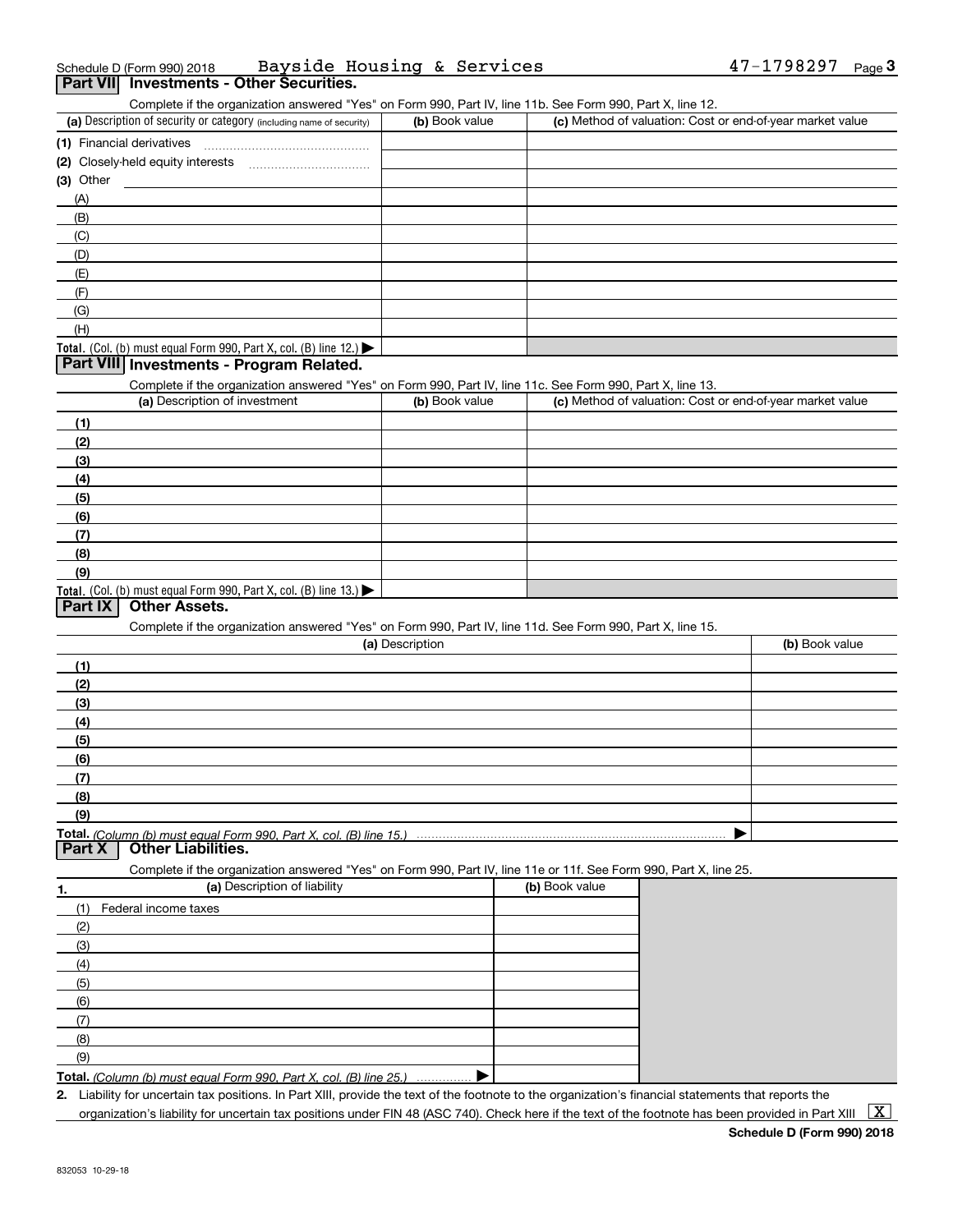|              | Schedule D (Form 990) 2018 Bayside Housing & Services                                                                                                                                                                               |                                                                                                                |          |              | 47-1798297<br>Page 4    |
|--------------|-------------------------------------------------------------------------------------------------------------------------------------------------------------------------------------------------------------------------------------|----------------------------------------------------------------------------------------------------------------|----------|--------------|-------------------------|
|              | <b>Part XI</b><br>Reconciliation of Revenue per Audited Financial Statements With Revenue per Return.                                                                                                                               |                                                                                                                |          |              |                         |
|              | Complete if the organization answered "Yes" on Form 990, Part IV, line 12a.                                                                                                                                                         |                                                                                                                |          |              |                         |
| 1            | Total revenue, gains, and other support per audited financial statements                                                                                                                                                            | and a complete the contract of the complete the complete the complete the complete the complete the complete t |          | $\mathbf{1}$ | $\overline{1,232},981.$ |
| 2            | Amounts included on line 1 but not on Form 990, Part VIII, line 12:                                                                                                                                                                 |                                                                                                                |          |              |                         |
| a            | Net unrealized gains (losses) on investments [11] [11] Net unrealized gains (losses) on investments                                                                                                                                 | 2a                                                                                                             |          |              |                         |
|              |                                                                                                                                                                                                                                     | 2 <sub>b</sub>                                                                                                 | 114,319. |              |                         |
|              |                                                                                                                                                                                                                                     | 2c                                                                                                             |          |              |                         |
| d            | Other (Describe in Part XIII.)                                                                                                                                                                                                      | 2d                                                                                                             |          |              |                         |
| е            | Add lines 2a through 2d                                                                                                                                                                                                             |                                                                                                                |          | <b>2e</b>    | 114,319.                |
| З.           |                                                                                                                                                                                                                                     |                                                                                                                |          | 3            | 1,118,662.              |
|              | Amounts included on Form 990. Part VIII. line 12, but not on line 1:                                                                                                                                                                |                                                                                                                |          |              |                         |
|              | Investment expenses not included on Form 990, Part VIII, line 7b [111] [11] Investment expenses not included on Form 990, Part VIII, line 7b                                                                                        | 4a                                                                                                             |          |              |                         |
| b            |                                                                                                                                                                                                                                     | 4 <sub>b</sub>                                                                                                 |          |              |                         |
|              | Add lines 4a and 4b                                                                                                                                                                                                                 |                                                                                                                |          | 4c           | υ.                      |
| 5            |                                                                                                                                                                                                                                     |                                                                                                                |          | 5            | 1,118,662.              |
|              |                                                                                                                                                                                                                                     |                                                                                                                |          |              |                         |
|              | Part XII   Reconciliation of Expenses per Audited Financial Statements With Expenses per Return.                                                                                                                                    |                                                                                                                |          |              |                         |
|              | Complete if the organization answered "Yes" on Form 990, Part IV, line 12a.                                                                                                                                                         |                                                                                                                |          |              |                         |
| 1            | Total expenses and losses per audited financial statements [11] [12] manuscription control in the statements [13] [13] and the statements [13] and the statements and the statements and the statements and the statements and      |                                                                                                                |          | $\mathbf{1}$ | 459,852.                |
| $\mathbf{2}$ | Amounts included on line 1 but not on Form 990, Part IX, line 25:                                                                                                                                                                   |                                                                                                                |          |              |                         |
| a            |                                                                                                                                                                                                                                     | 2a                                                                                                             | 114,319. |              |                         |
| b            |                                                                                                                                                                                                                                     | 2 <sub>b</sub>                                                                                                 |          |              |                         |
|              |                                                                                                                                                                                                                                     | 2c                                                                                                             |          |              |                         |
|              |                                                                                                                                                                                                                                     | 2d                                                                                                             |          |              |                         |
| e            |                                                                                                                                                                                                                                     |                                                                                                                |          | <b>2e</b>    | 114,319.                |
| 3            | Add lines 2a through 2d <b>contained a contained a contained a contained a</b> contained a contained a contained a contained a contained a contained a contained a contained a contained a contained a contained a contained a cont |                                                                                                                |          | 3            | 345, 533.               |
| 4            | Amounts included on Form 990, Part IX, line 25, but not on line 1:                                                                                                                                                                  |                                                                                                                |          |              |                         |
| a            |                                                                                                                                                                                                                                     | 4a                                                                                                             |          |              |                         |
| b            | Other (Describe in Part XIII.) <b>Construction Contract Construction</b> Chemical Construction Chemical Chemical Chemical Chemical Chemical Chemical Chemical Chemical Chemical Chemical Chemical Chemical Chemical Chemical Chemic | 4 <sub>b</sub>                                                                                                 |          |              |                         |
|              | Add lines 4a and 4b                                                                                                                                                                                                                 |                                                                                                                |          | 4c           |                         |
| 5            | Part XIII Supplemental Information.                                                                                                                                                                                                 |                                                                                                                |          | 5            | 345,533.                |

Provide the descriptions required for Part II, lines 3, 5, and 9; Part III, lines 1a and 4; Part IV, lines 1b and 2b; Part V, line 4; Part X, line 2; Part XI, lines 2d and 4b; and Part XII, lines 2d and 4b. Also complete this part to provide any additional information.

Part X, Line 2:

| The Organization is a tax exempt non-profit organization under the           |
|------------------------------------------------------------------------------|
| Internal Revenue Code Section $501(c)(3)$ and is not classified as a private |
| foundation. Accordingly, the financial statements do not include any         |
| provision for income taxes. The Organization files income tax returns in     |
| the U.S. federal jurisdiction. The Organization is no longer subject to      |
| U.S. federal income tax examinations by tax authorities for years before     |
| 2015. Currently, there is no examination or pending examination with the     |
| Internal Revenue Service (IRS). The Organization adopted the provisions of   |
| FASB ASC 740-10, Accounting for Uncertainty in Income Taxes, on January 1,   |
| 2015. As of December 31, 2018, there are no tax positions for which the      |
| deductibility is certain but for which there is uncertainty regarding the    |
| Schedule D (Form 990) 2018<br>832054 10-29-18                                |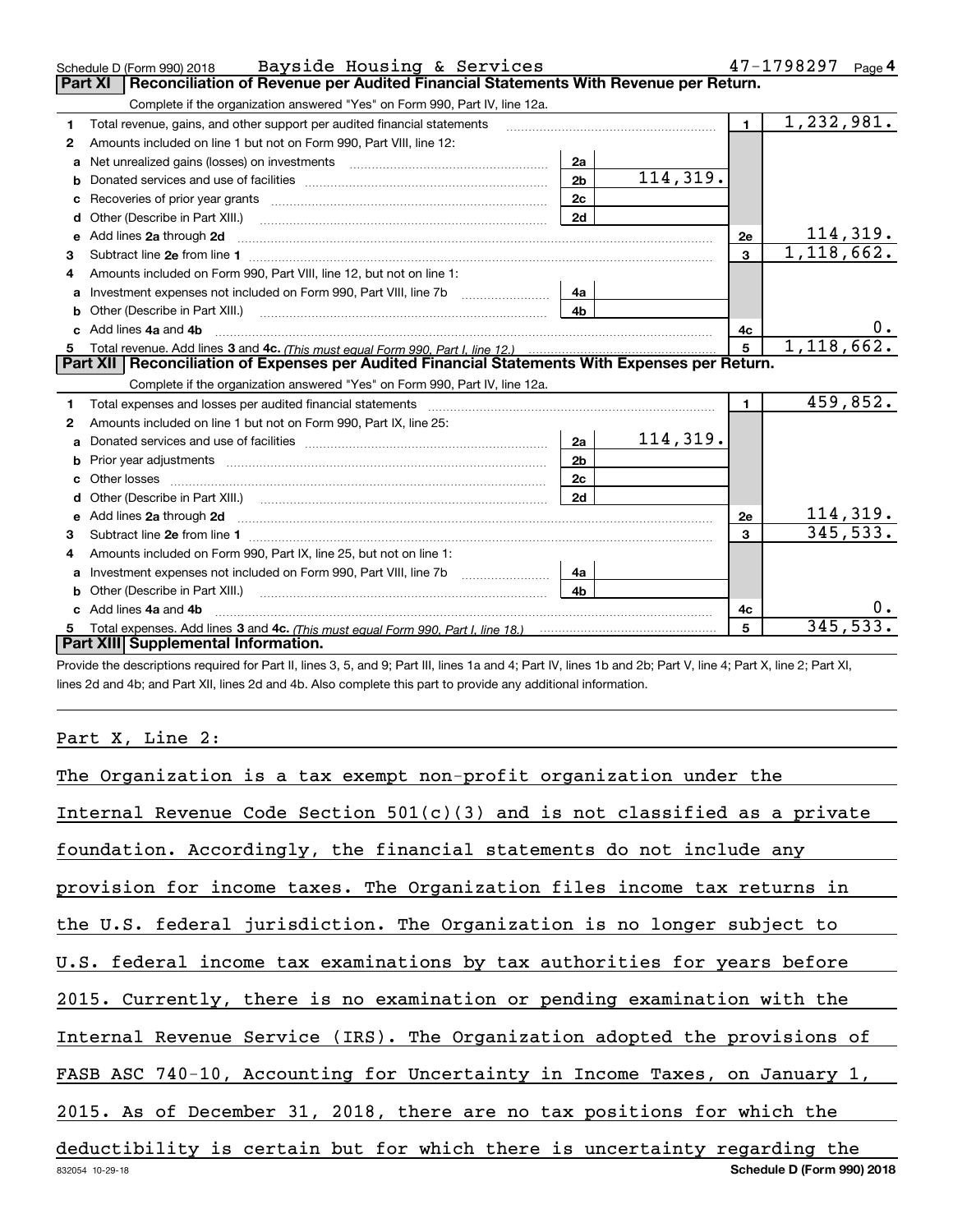$\overline{\phantom{0}}$ 

 $\overline{\phantom{0}}$ 

 $\overline{\phantom{0}}$ 

 $\overline{\phantom{a}}$ 

| Schedule D (Form 990) 2018   Bayside Housing & Services<br>Part XIII Supplemental Information <sub>(continued)</sub> | 47-1798297 Page 5 |
|----------------------------------------------------------------------------------------------------------------------|-------------------|
|                                                                                                                      |                   |
| timing of such deductibility.                                                                                        |                   |
|                                                                                                                      |                   |
|                                                                                                                      |                   |
|                                                                                                                      |                   |
|                                                                                                                      |                   |
|                                                                                                                      |                   |
|                                                                                                                      |                   |
|                                                                                                                      |                   |
|                                                                                                                      |                   |
|                                                                                                                      |                   |
|                                                                                                                      |                   |
|                                                                                                                      |                   |
|                                                                                                                      |                   |
|                                                                                                                      |                   |
|                                                                                                                      |                   |
|                                                                                                                      |                   |
|                                                                                                                      |                   |
|                                                                                                                      |                   |
|                                                                                                                      |                   |
|                                                                                                                      |                   |
|                                                                                                                      |                   |
|                                                                                                                      |                   |
|                                                                                                                      |                   |
|                                                                                                                      |                   |
|                                                                                                                      |                   |
|                                                                                                                      |                   |
|                                                                                                                      |                   |
|                                                                                                                      |                   |
|                                                                                                                      |                   |
|                                                                                                                      |                   |
|                                                                                                                      |                   |
|                                                                                                                      |                   |
|                                                                                                                      |                   |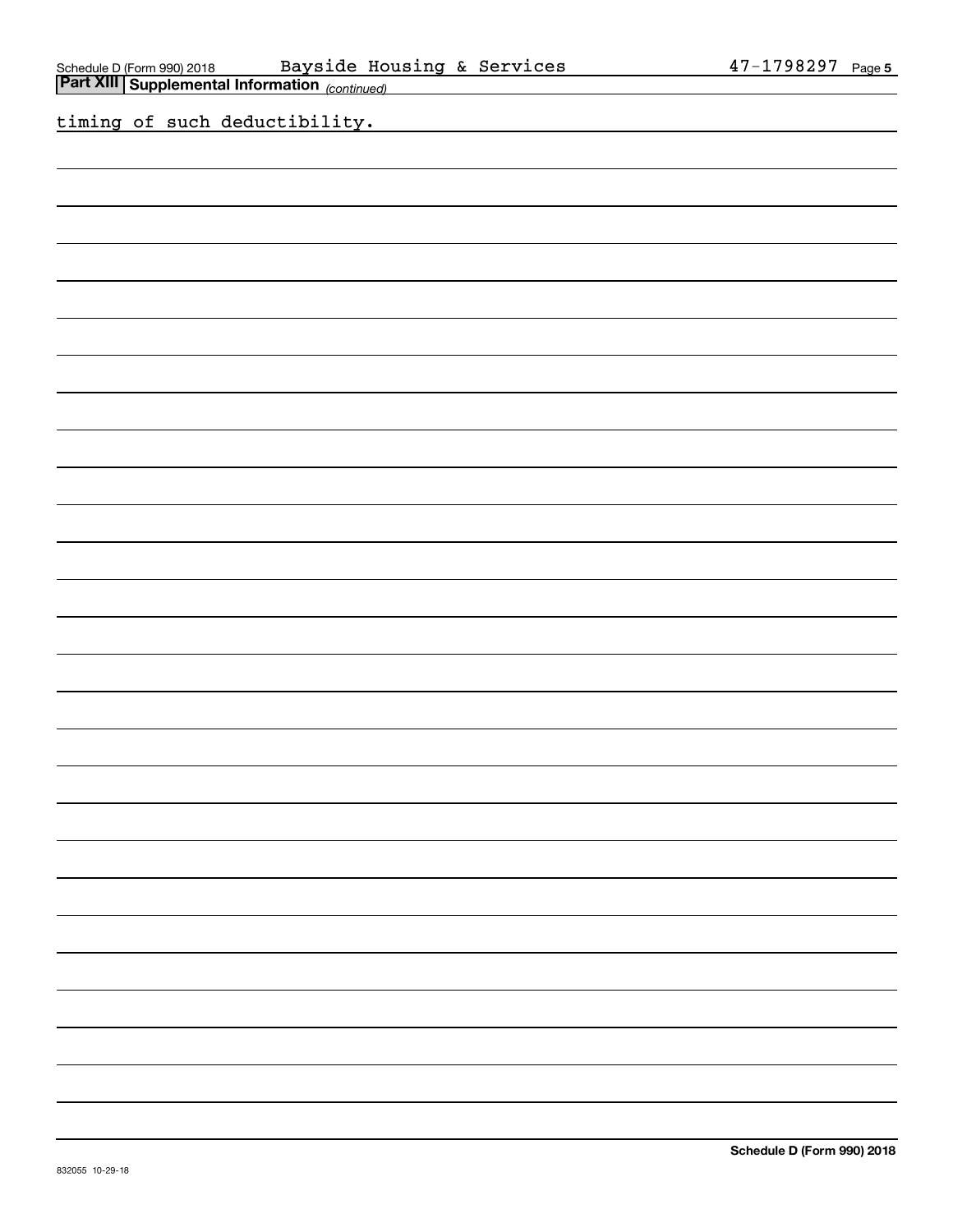| <b>SCHEDULE G</b>                                                                                                                                                          |                                  | <b>Supplemental Information Regarding Fundraising or Gaming Activities</b>                                                                                          |                            |                               |                                       |  |                                   | OMB No. 1545-0047                     |  |  |
|----------------------------------------------------------------------------------------------------------------------------------------------------------------------------|----------------------------------|---------------------------------------------------------------------------------------------------------------------------------------------------------------------|----------------------------|-------------------------------|---------------------------------------|--|-----------------------------------|---------------------------------------|--|--|
| (Form 990 or 990-EZ)                                                                                                                                                       |                                  | Complete if the organization answered "Yes" on Form 990, Part IV, line 17, 18, or 19, or if the<br>organization entered more than \$15,000 on Form 990-EZ, line 6a. |                            |                               |                                       |  |                                   | 2018                                  |  |  |
| Department of the Treasury                                                                                                                                                 |                                  | Attach to Form 990 or Form 990-EZ.                                                                                                                                  |                            |                               |                                       |  |                                   | <b>Open to Public</b>                 |  |  |
| Internal Revenue Service                                                                                                                                                   |                                  | Go to www.irs.gov/Form990 for instructions and the latest information.                                                                                              |                            |                               |                                       |  |                                   | Inspection                            |  |  |
| Name of the organization                                                                                                                                                   |                                  |                                                                                                                                                                     |                            |                               |                                       |  |                                   | <b>Employer identification number</b> |  |  |
|                                                                                                                                                                            |                                  | Bayside Housing & Services                                                                                                                                          |                            |                               |                                       |  | 47-1798297                        |                                       |  |  |
| Part I<br>Fundraising Activities. Complete if the organization answered "Yes" on Form 990, Part IV, line 17. Form 990-EZ filers are not<br>required to complete this part. |                                  |                                                                                                                                                                     |                            |                               |                                       |  |                                   |                                       |  |  |
|                                                                                                                                                                            |                                  | 1 Indicate whether the organization raised funds through any of the following activities. Check all that apply.                                                     |                            |                               |                                       |  |                                   |                                       |  |  |
| Mail solicitations<br>a                                                                                                                                                    |                                  | e                                                                                                                                                                   |                            |                               | Solicitation of non-government grants |  |                                   |                                       |  |  |
| b                                                                                                                                                                          | Internet and email solicitations | f                                                                                                                                                                   |                            |                               | Solicitation of government grants     |  |                                   |                                       |  |  |
| Phone solicitations<br>c                                                                                                                                                   |                                  | g                                                                                                                                                                   | Special fundraising events |                               |                                       |  |                                   |                                       |  |  |
| In-person solicitations<br>d                                                                                                                                               |                                  |                                                                                                                                                                     |                            |                               |                                       |  |                                   |                                       |  |  |
|                                                                                                                                                                            |                                  | 2 a Did the organization have a written or oral agreement with any individual (including officers, directors, trustees, or                                          |                            |                               |                                       |  |                                   |                                       |  |  |
|                                                                                                                                                                            |                                  | key employees listed in Form 990, Part VII) or entity in connection with professional fundraising services?                                                         |                            |                               |                                       |  |                                   | Yes<br>No                             |  |  |
|                                                                                                                                                                            |                                  | <b>b</b> If "Yes," list the 10 highest paid individuals or entities (fundraisers) pursuant to agreements under which the fundraiser is to be                        |                            |                               |                                       |  |                                   |                                       |  |  |
| compensated at least \$5,000 by the organization.                                                                                                                          |                                  |                                                                                                                                                                     |                            |                               |                                       |  |                                   |                                       |  |  |
|                                                                                                                                                                            |                                  |                                                                                                                                                                     |                            | (iii) Did<br>fundraiser       |                                       |  | (v) Amount paid                   | (vi) Amount paid                      |  |  |
| (i) Name and address of individual<br>or entity (fundraiser)                                                                                                               |                                  | (ii) Activity                                                                                                                                                       |                            | have custody<br>or control of | (iv) Gross receipts<br>from activity  |  | to (or retained by)<br>fundraiser | to (or retained by)                   |  |  |
|                                                                                                                                                                            |                                  |                                                                                                                                                                     |                            | contributions?                |                                       |  | listed in col. (i)                | organization                          |  |  |
|                                                                                                                                                                            |                                  |                                                                                                                                                                     | Yes                        | <b>No</b>                     |                                       |  |                                   |                                       |  |  |
|                                                                                                                                                                            |                                  |                                                                                                                                                                     |                            |                               |                                       |  |                                   |                                       |  |  |
|                                                                                                                                                                            |                                  |                                                                                                                                                                     |                            |                               |                                       |  |                                   |                                       |  |  |
|                                                                                                                                                                            |                                  |                                                                                                                                                                     |                            |                               |                                       |  |                                   |                                       |  |  |
|                                                                                                                                                                            |                                  |                                                                                                                                                                     |                            |                               |                                       |  |                                   |                                       |  |  |
|                                                                                                                                                                            |                                  |                                                                                                                                                                     |                            |                               |                                       |  |                                   |                                       |  |  |
|                                                                                                                                                                            |                                  |                                                                                                                                                                     |                            |                               |                                       |  |                                   |                                       |  |  |
|                                                                                                                                                                            |                                  |                                                                                                                                                                     |                            |                               |                                       |  |                                   |                                       |  |  |
|                                                                                                                                                                            |                                  |                                                                                                                                                                     |                            |                               |                                       |  |                                   |                                       |  |  |
|                                                                                                                                                                            |                                  |                                                                                                                                                                     |                            |                               |                                       |  |                                   |                                       |  |  |
|                                                                                                                                                                            |                                  |                                                                                                                                                                     |                            |                               |                                       |  |                                   |                                       |  |  |
|                                                                                                                                                                            |                                  |                                                                                                                                                                     |                            |                               |                                       |  |                                   |                                       |  |  |
|                                                                                                                                                                            |                                  |                                                                                                                                                                     |                            |                               |                                       |  |                                   |                                       |  |  |
|                                                                                                                                                                            |                                  |                                                                                                                                                                     |                            |                               |                                       |  |                                   |                                       |  |  |
|                                                                                                                                                                            |                                  |                                                                                                                                                                     |                            |                               |                                       |  |                                   |                                       |  |  |
|                                                                                                                                                                            |                                  |                                                                                                                                                                     |                            |                               |                                       |  |                                   |                                       |  |  |
|                                                                                                                                                                            |                                  |                                                                                                                                                                     |                            |                               |                                       |  |                                   |                                       |  |  |
|                                                                                                                                                                            |                                  |                                                                                                                                                                     |                            |                               |                                       |  |                                   |                                       |  |  |
|                                                                                                                                                                            |                                  |                                                                                                                                                                     |                            |                               |                                       |  |                                   |                                       |  |  |
| Total                                                                                                                                                                      |                                  |                                                                                                                                                                     |                            |                               |                                       |  |                                   |                                       |  |  |
| or licensing                                                                                                                                                               |                                  | 3 List all states in which the organization is registered or licensed to solicit contributions or has been notified it is exempt from registration                  |                            |                               |                                       |  |                                   |                                       |  |  |
|                                                                                                                                                                            |                                  |                                                                                                                                                                     |                            |                               |                                       |  |                                   |                                       |  |  |
|                                                                                                                                                                            |                                  |                                                                                                                                                                     |                            |                               |                                       |  |                                   |                                       |  |  |
|                                                                                                                                                                            |                                  |                                                                                                                                                                     |                            |                               |                                       |  |                                   |                                       |  |  |
|                                                                                                                                                                            |                                  |                                                                                                                                                                     |                            |                               |                                       |  |                                   |                                       |  |  |
|                                                                                                                                                                            |                                  |                                                                                                                                                                     |                            |                               |                                       |  |                                   |                                       |  |  |

LHA For Paperwork Reduction Act Notice, see the Instructions for Form 990 or 990-EZ. Schedule G (Form 990 or 990-EZ) 2018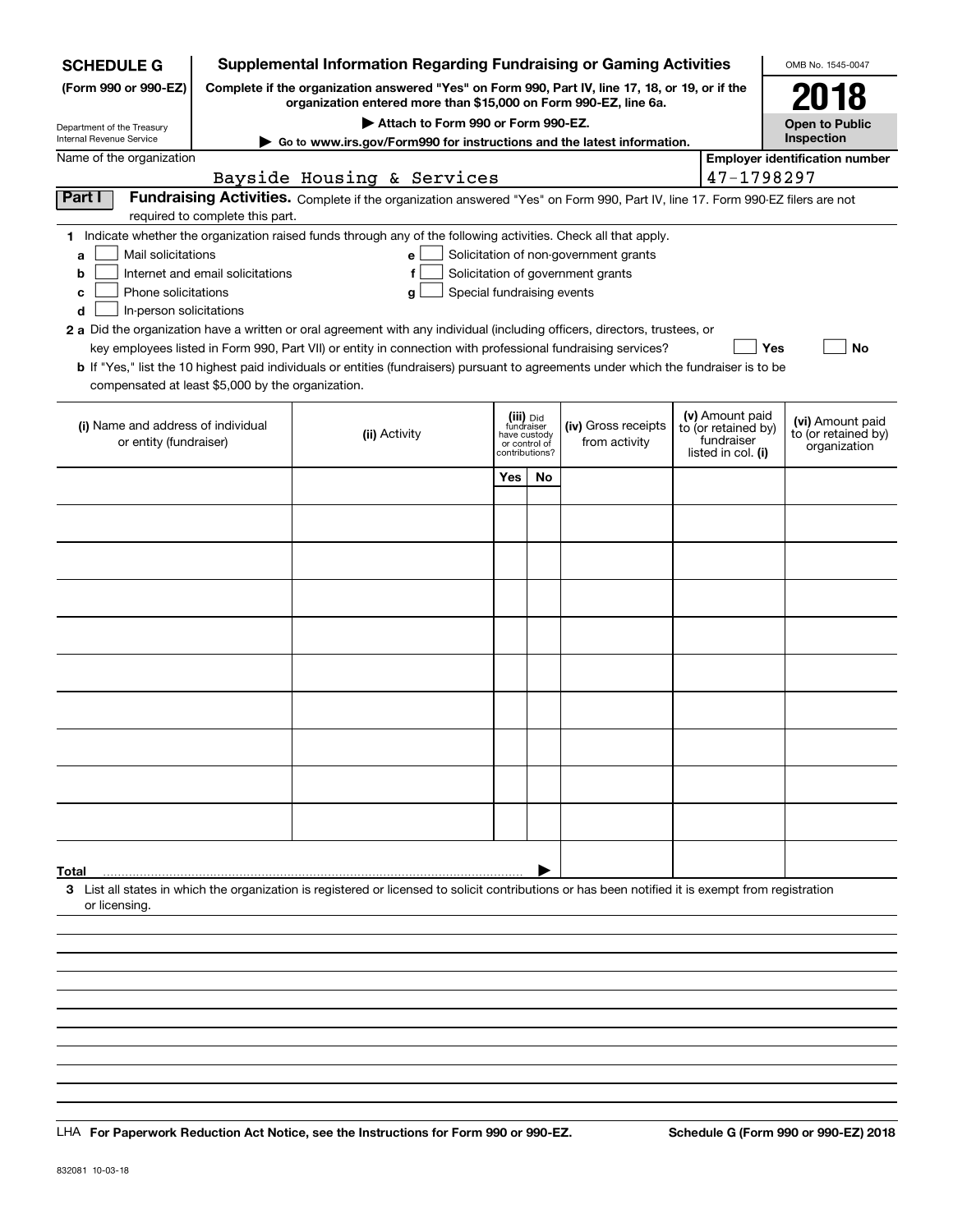#### Schedule G (Form 990 or 990-EZ) 2018  $\overline{\texttt{Bayside}}$   $\overline{\texttt{House}}$  &  $\overline{\texttt{Services}}$   $\overline{\texttt{47--1798297}}$   $\overline{\texttt{Page}}$

**2**

**Part II** | Fundraising Events. Complete if the organization answered "Yes" on Form 990, Part IV, line 18, or reported more than \$15,000 of fundraising event contributions and gross income on Form 990-EZ, lines 1 and 6b. List events with gross receipts greater than \$5,000.

|                 |          | .000.or rundraising event contributions and gross income on Form 990-EZ, lines 1 and 6b. List events with gross receipts greater than \$5,000. |                |                         |                  |                            |
|-----------------|----------|------------------------------------------------------------------------------------------------------------------------------------------------|----------------|-------------------------|------------------|----------------------------|
|                 |          |                                                                                                                                                | (a) Event $#1$ | $(b)$ Event #2          | (c) Other events | (d) Total events           |
|                 |          |                                                                                                                                                | Special        |                         | None             |                            |
|                 |          |                                                                                                                                                | Event          |                         |                  | (add col. (a) through      |
|                 |          |                                                                                                                                                | (event type)   | (event type)            | (total number)   | col. (c)                   |
|                 |          |                                                                                                                                                |                |                         |                  |                            |
| Revenue         |          |                                                                                                                                                |                |                         |                  |                            |
|                 |          |                                                                                                                                                | 43,068.        |                         |                  | 43,068.                    |
|                 |          |                                                                                                                                                |                |                         |                  |                            |
|                 |          |                                                                                                                                                | 27,955.        |                         |                  | 27,955.                    |
|                 |          |                                                                                                                                                |                |                         |                  |                            |
|                 | 3        | Gross income (line 1 minus line 2)                                                                                                             | 15,113.        |                         |                  | <u>15,113.</u>             |
|                 |          |                                                                                                                                                |                |                         |                  |                            |
|                 |          |                                                                                                                                                |                |                         |                  |                            |
|                 |          |                                                                                                                                                |                |                         |                  |                            |
|                 |          |                                                                                                                                                |                |                         |                  |                            |
|                 |          |                                                                                                                                                |                |                         |                  |                            |
| Direct Expenses |          |                                                                                                                                                |                |                         |                  |                            |
|                 |          |                                                                                                                                                |                |                         |                  |                            |
|                 |          |                                                                                                                                                |                |                         |                  |                            |
|                 |          | 7 Food and beverages                                                                                                                           |                |                         |                  |                            |
|                 |          |                                                                                                                                                |                |                         |                  |                            |
|                 | 8        |                                                                                                                                                |                |                         |                  |                            |
|                 | 9        |                                                                                                                                                | 15, 113.       |                         |                  | 15, 113.                   |
|                 |          | 10 Direct expense summary. Add lines 4 through 9 in column (d)                                                                                 |                |                         |                  | 15, 113.                   |
|                 |          | 11 Net income summary. Subtract line 10 from line 3, column (d)                                                                                |                |                         |                  | $0$ .                      |
|                 | Part III | Gaming. Complete if the organization answered "Yes" on Form 990, Part IV, line 19, or reported more than                                       |                |                         |                  |                            |
|                 |          | \$15,000 on Form 990-EZ, line 6a.                                                                                                              |                |                         |                  |                            |
|                 |          |                                                                                                                                                |                | (b) Pull tabs/instant   |                  | (d) Total gaming (add      |
|                 |          |                                                                                                                                                | (a) Bingo      | bingo/progressive bingo | (c) Other gaming | col. (a) through col. (c)) |
| Revenue         |          |                                                                                                                                                |                |                         |                  |                            |
|                 | 1        |                                                                                                                                                |                |                         |                  |                            |
|                 |          |                                                                                                                                                |                |                         |                  |                            |
|                 |          |                                                                                                                                                |                |                         |                  |                            |
|                 |          |                                                                                                                                                |                |                         |                  |                            |
| Direct Expenses |          |                                                                                                                                                |                |                         |                  |                            |
|                 |          |                                                                                                                                                |                |                         |                  |                            |
|                 |          |                                                                                                                                                |                |                         |                  |                            |
|                 |          |                                                                                                                                                |                |                         |                  |                            |
|                 |          |                                                                                                                                                |                |                         |                  |                            |
|                 |          |                                                                                                                                                |                |                         |                  |                            |
|                 |          | 5 Other direct expenses                                                                                                                        |                |                         |                  |                            |
|                 |          |                                                                                                                                                | $\%$<br>Yes    | %                       | Yes<br>%         |                            |
|                 | 6        |                                                                                                                                                |                | Yes                     |                  |                            |
|                 |          | Volunteer labor                                                                                                                                | No             | No                      | No               |                            |
|                 |          |                                                                                                                                                |                |                         |                  |                            |
|                 | 7        | Direct expense summary. Add lines 2 through 5 in column (d)                                                                                    |                |                         |                  |                            |
|                 |          |                                                                                                                                                |                |                         |                  |                            |
|                 | 8        |                                                                                                                                                |                |                         |                  |                            |
|                 |          |                                                                                                                                                |                |                         |                  |                            |
|                 |          | 9 Enter the state(s) in which the organization conducts gaming activities:                                                                     |                |                         |                  |                            |
|                 |          |                                                                                                                                                |                |                         |                  | Yes<br><b>No</b>           |
|                 |          | <b>b</b> If "No," explain:                                                                                                                     |                |                         |                  |                            |
|                 |          |                                                                                                                                                |                |                         |                  |                            |
|                 |          |                                                                                                                                                |                |                         |                  |                            |
|                 |          |                                                                                                                                                |                |                         |                  | Yes<br>No                  |
|                 |          | <b>b</b> If "Yes," explain:                                                                                                                    |                |                         |                  |                            |
|                 |          |                                                                                                                                                |                |                         |                  |                            |

832082 10-03-18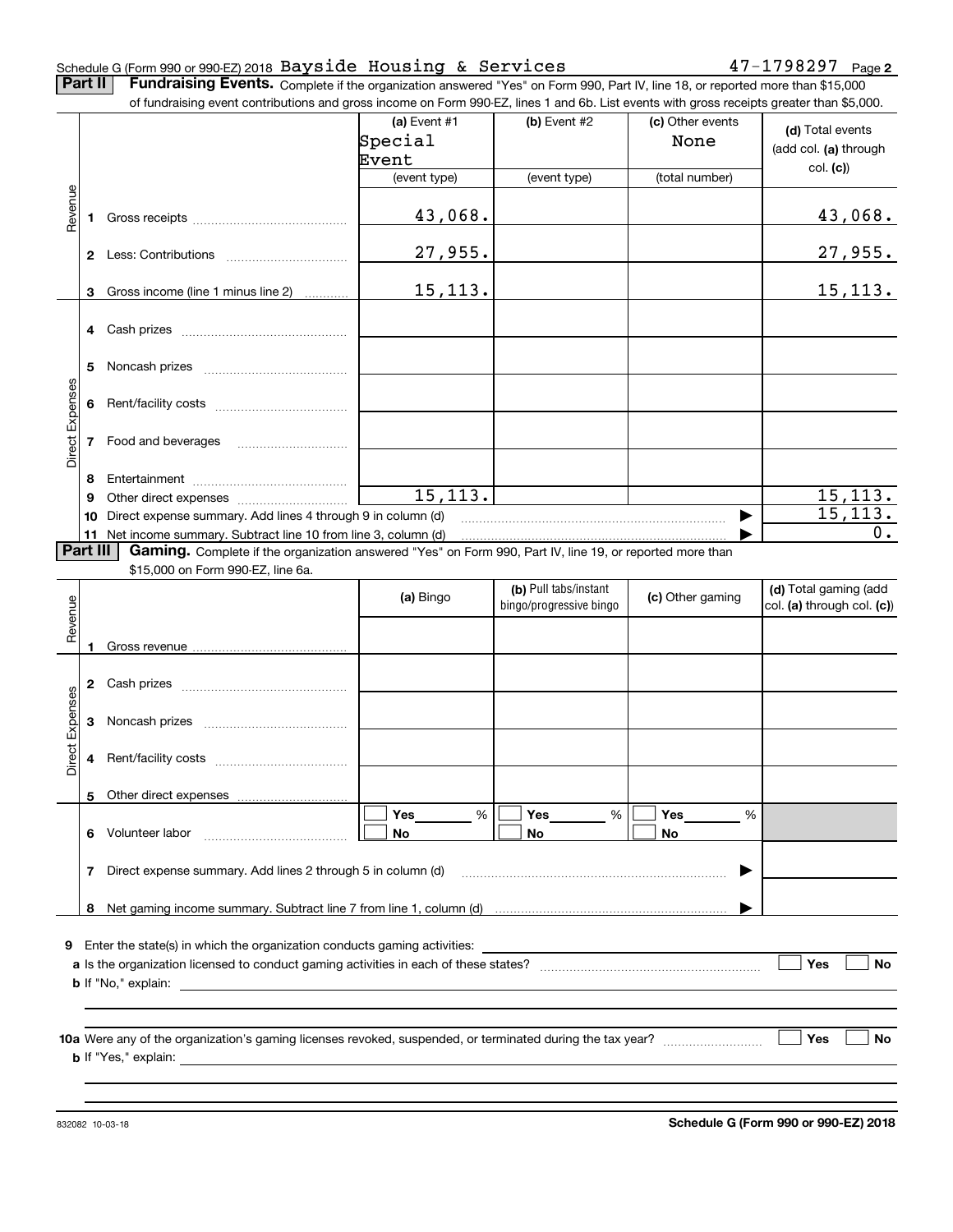| Schedule G (Form 990 or 990-EZ) 2018 Bayside Housing & Services                                                                                                                                                                           | 47-1798297      |     | Page 3               |
|-------------------------------------------------------------------------------------------------------------------------------------------------------------------------------------------------------------------------------------------|-----------------|-----|----------------------|
|                                                                                                                                                                                                                                           |                 | Yes | No                   |
| 12 Is the organization a grantor, beneficiary or trustee of a trust, or a member of a partnership or other entity formed                                                                                                                  |                 |     |                      |
|                                                                                                                                                                                                                                           |                 | Yes | No                   |
| 13 Indicate the percentage of gaming activity conducted in:                                                                                                                                                                               |                 |     |                      |
|                                                                                                                                                                                                                                           | 13а             |     | %                    |
| <b>b</b> An outside facility <i>www.communically.communically.communically.communically.communically.communically.communically.communically.communically.communically.communically.communically.communically.communically.communicall</i> | 13 <sub>b</sub> |     | %                    |
| 14 Enter the name and address of the person who prepares the organization's gaming/special events books and records:                                                                                                                      |                 |     |                      |
| Name $\blacktriangleright$<br><u> 1989 - Andrea Stadt Britain, amerikansk politik (</u>                                                                                                                                                   |                 |     |                      |
| Address $\blacktriangleright$<br><u> 1989 - Johann Harry Harry Harry Harry Harry Harry Harry Harry Harry Harry Harry Harry Harry Harry Harry Harry</u>                                                                                    |                 |     |                      |
|                                                                                                                                                                                                                                           |                 | Yes | No                   |
|                                                                                                                                                                                                                                           |                 |     |                      |
|                                                                                                                                                                                                                                           |                 |     |                      |
| c If "Yes," enter name and address of the third party:                                                                                                                                                                                    |                 |     |                      |
| Name $\blacktriangleright$<br><u> 1989 - Johann Stoff, amerikansk politiker (</u> † 1908)                                                                                                                                                 |                 |     |                      |
| Address $\blacktriangleright$<br><u> 1989 - Johann Stoff, amerikansk politiker (d. 1989)</u>                                                                                                                                              |                 |     |                      |
| <b>16</b> Gaming manager information:                                                                                                                                                                                                     |                 |     |                      |
| Name $\blacktriangleright$                                                                                                                                                                                                                |                 |     |                      |
|                                                                                                                                                                                                                                           |                 |     |                      |
| Gaming manager compensation > \$                                                                                                                                                                                                          |                 |     |                      |
| Description of services provided $\blacktriangleright$                                                                                                                                                                                    |                 |     |                      |
|                                                                                                                                                                                                                                           |                 |     |                      |
|                                                                                                                                                                                                                                           |                 |     |                      |
|                                                                                                                                                                                                                                           |                 |     |                      |
| Director/officer<br>Employee<br>Independent contractor                                                                                                                                                                                    |                 |     |                      |
| <b>17</b> Mandatory distributions:                                                                                                                                                                                                        |                 |     |                      |
| <b>a</b> Is the organization required under state law to make charitable distributions from the gaming proceeds to                                                                                                                        |                 |     |                      |
| retain the state gaming license?                                                                                                                                                                                                          |                 |     | $\Box$ Yes $\Box$ No |
| <b>b</b> Enter the amount of distributions required under state law to be distributed to other exempt organizations or spent in the                                                                                                       |                 |     |                      |
| organization's own exempt activities during the tax year $\triangleright$ \$                                                                                                                                                              |                 |     |                      |
| <b>Part IV</b><br>Supplemental Information. Provide the explanations required by Part I, line 2b, columns (iii) and (v); and Part III, lines 9, 9b, 10b,                                                                                  |                 |     |                      |
| 15b, 15c, 16, and 17b, as applicable. Also provide any additional information. See instructions.                                                                                                                                          |                 |     |                      |
|                                                                                                                                                                                                                                           |                 |     |                      |
|                                                                                                                                                                                                                                           |                 |     |                      |
|                                                                                                                                                                                                                                           |                 |     |                      |
|                                                                                                                                                                                                                                           |                 |     |                      |
|                                                                                                                                                                                                                                           |                 |     |                      |
|                                                                                                                                                                                                                                           |                 |     |                      |
|                                                                                                                                                                                                                                           |                 |     |                      |
|                                                                                                                                                                                                                                           |                 |     |                      |
|                                                                                                                                                                                                                                           |                 |     |                      |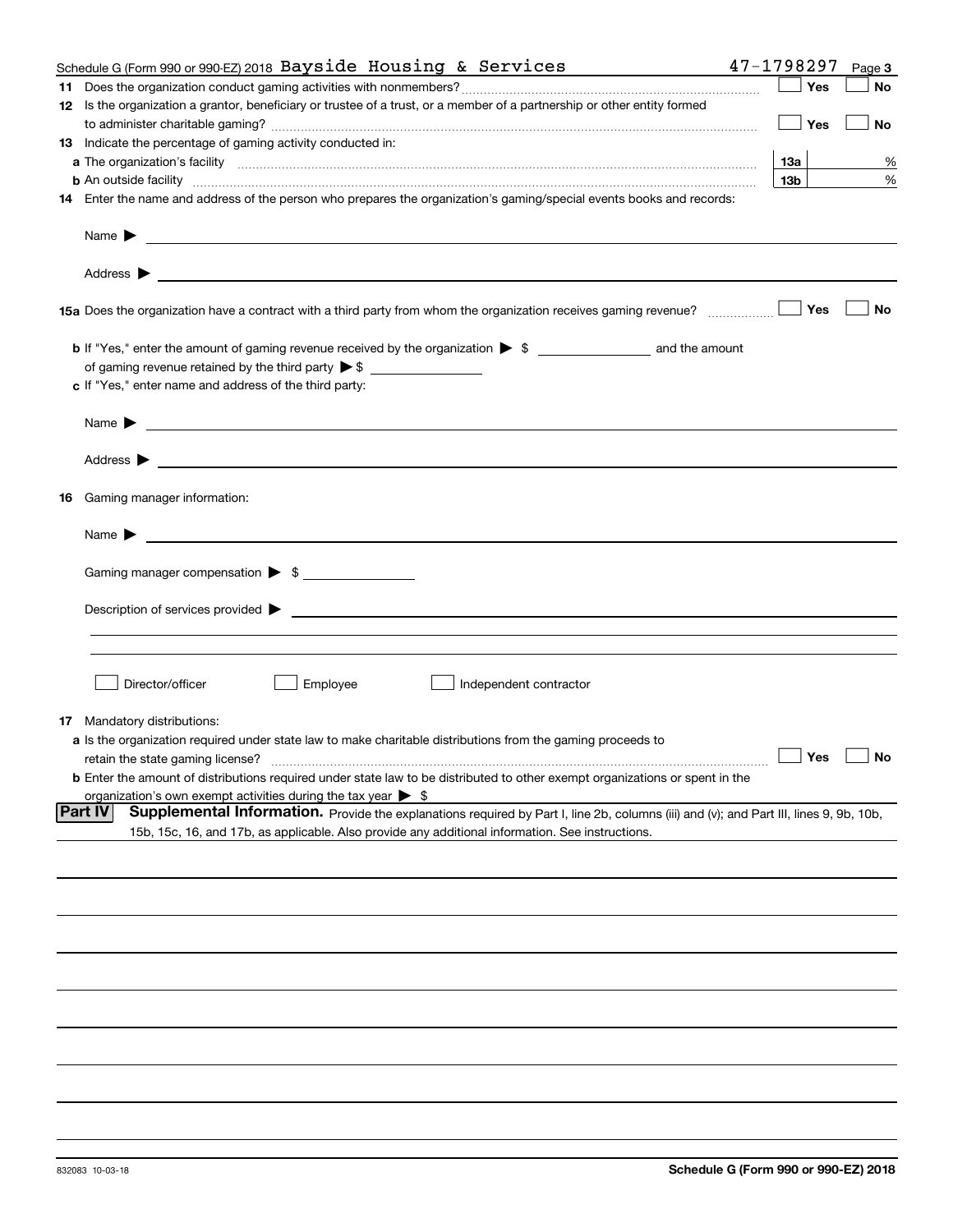| <u> 1989 - Andrea Andrewski, amerikansk politik (d. 1989)</u> |  |
|---------------------------------------------------------------|--|
|                                                               |  |
|                                                               |  |
|                                                               |  |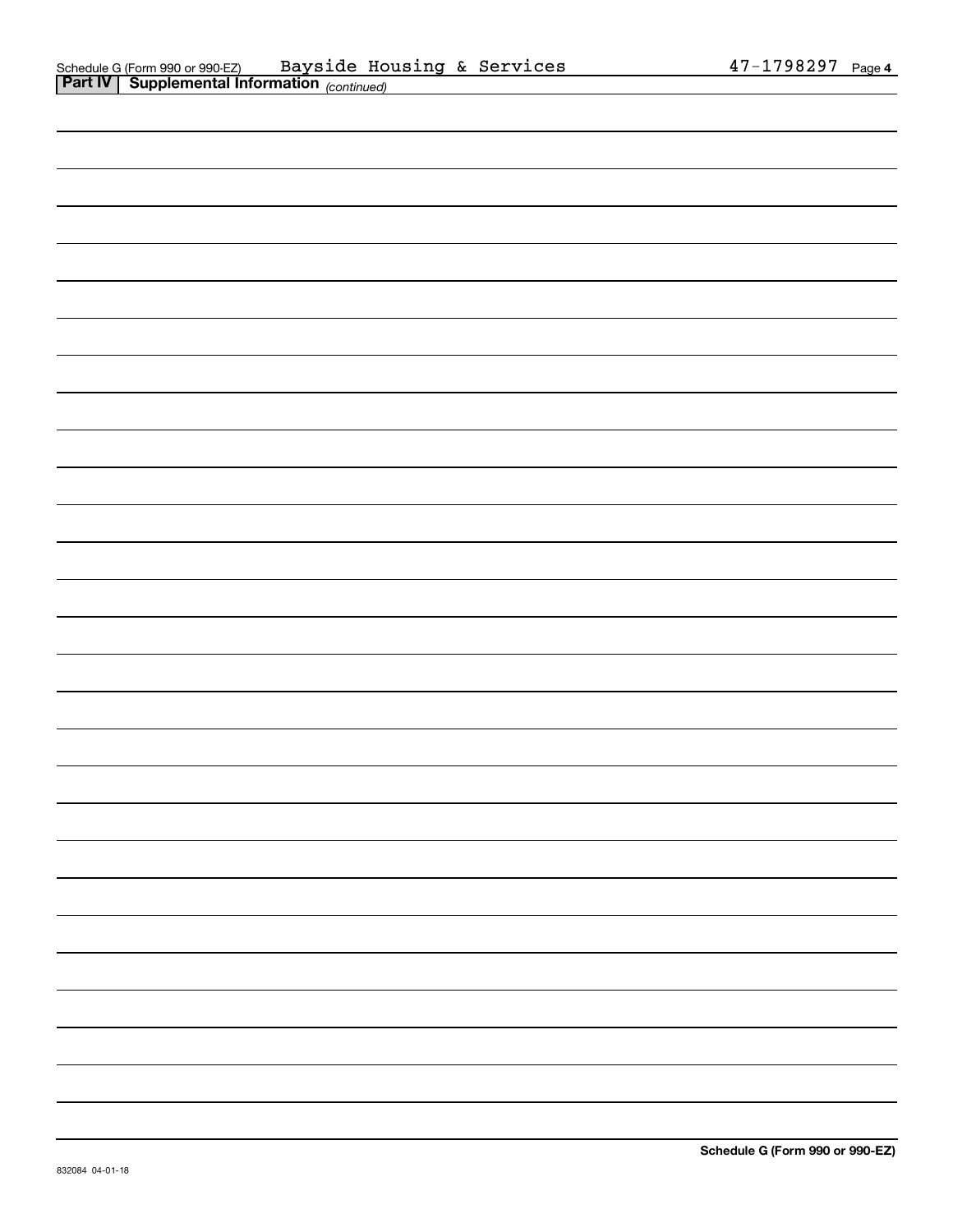| <b>SCHEDULE L</b><br>Department of the Treasury<br>Internal Revenue Service | (Form 990 or 990-EZ)                                                                                                          |                   | <b>Transactions With Interested Persons</b><br>28b, or 28c, or Form 990-EZ, Part V, line 38a or 40b. |        |                           | Attach to Form 990 or Form 990-EZ. | Complete if the organization answered "Yes" on Form 990, Part IV, line 25a, 25b, 26, 27, 28a,<br>Go to www.irs.gov/Form990 for instructions and the latest information. |                                                     |          |                           | OMB No. 1545-0047<br>2018<br><b>Open To Public</b><br>Inspection |        |                      |
|-----------------------------------------------------------------------------|-------------------------------------------------------------------------------------------------------------------------------|-------------------|------------------------------------------------------------------------------------------------------|--------|---------------------------|------------------------------------|-------------------------------------------------------------------------------------------------------------------------------------------------------------------------|-----------------------------------------------------|----------|---------------------------|------------------------------------------------------------------|--------|----------------------|
|                                                                             | Name of the organization                                                                                                      |                   |                                                                                                      |        |                           |                                    |                                                                                                                                                                         | <b>Employer identification number</b><br>47-1798297 |          |                           |                                                                  |        |                      |
| Part I                                                                      |                                                                                                                               |                   | Bayside Housing & Services                                                                           |        |                           |                                    | Excess Benefit Transactions (section 501(c)(3), section 501(c)(4), and 501(c)(29) organizations only).                                                                  |                                                     |          |                           |                                                                  |        |                      |
|                                                                             |                                                                                                                               |                   |                                                                                                      |        |                           |                                    | Complete if the organization answered "Yes" on Form 990, Part IV, line 25a or 25b, or Form 990-EZ, Part V, line 40b.                                                    |                                                     |          |                           |                                                                  |        |                      |
| 1                                                                           | (a) Name of disqualified person                                                                                               |                   | (b) Relationship between disqualified<br>person and organization                                     |        |                           | (c) Description of transaction     |                                                                                                                                                                         |                                                     |          | Yes                       |                                                                  |        | (d) Corrected?<br>No |
|                                                                             |                                                                                                                               |                   |                                                                                                      |        |                           |                                    |                                                                                                                                                                         |                                                     |          |                           |                                                                  |        |                      |
|                                                                             |                                                                                                                               |                   |                                                                                                      |        |                           |                                    |                                                                                                                                                                         |                                                     |          |                           |                                                                  |        |                      |
|                                                                             |                                                                                                                               |                   |                                                                                                      |        |                           |                                    |                                                                                                                                                                         |                                                     |          |                           |                                                                  |        |                      |
|                                                                             |                                                                                                                               |                   |                                                                                                      |        |                           |                                    |                                                                                                                                                                         |                                                     |          |                           |                                                                  |        |                      |
|                                                                             |                                                                                                                               |                   |                                                                                                      |        |                           |                                    |                                                                                                                                                                         |                                                     |          |                           |                                                                  |        |                      |
|                                                                             | 2 Enter the amount of tax incurred by the organization managers or disqualified persons during the year under<br>section 4958 |                   |                                                                                                      |        |                           |                                    |                                                                                                                                                                         |                                                     |          | $\triangleright$ \$       |                                                                  |        |                      |
|                                                                             |                                                                                                                               |                   |                                                                                                      |        |                           |                                    | 3 Enter the amount of tax, if any, on line 2, above, reimbursed by the organization match match and the organization                                                    |                                                     |          | $\blacktriangleright$ \$  |                                                                  |        |                      |
|                                                                             |                                                                                                                               |                   |                                                                                                      |        |                           |                                    |                                                                                                                                                                         |                                                     |          |                           |                                                                  |        |                      |
| Part II                                                                     |                                                                                                                               |                   | Loans to and/or From Interested Persons.                                                             |        |                           |                                    |                                                                                                                                                                         |                                                     |          |                           |                                                                  |        |                      |
|                                                                             | reported an amount on Form 990, Part X, line 5, 6, or 22.                                                                     |                   |                                                                                                      |        |                           |                                    | Complete if the organization answered "Yes" on Form 990-EZ, Part V, line 38a or Form 990, Part IV, line 26; or if the organization                                      |                                                     |          |                           |                                                                  |        |                      |
|                                                                             | (a) Name of                                                                                                                   | (b) Relationship  | (c) Purpose                                                                                          |        | (d) Loan to or            | (e) Original                       | (f) Balance due                                                                                                                                                         |                                                     | $(g)$ In | (h) Approved              |                                                                  |        | (i) Written          |
|                                                                             | interested person                                                                                                             | with organization | of loan                                                                                              |        | from the<br>organization? | principal amount                   |                                                                                                                                                                         |                                                     | default? | by board or<br>committee? |                                                                  |        | agreement?           |
|                                                                             |                                                                                                                               |                   |                                                                                                      | To     | From                      |                                    |                                                                                                                                                                         | <b>Yes</b>                                          | No       | Yes                       | No                                                               | Yes    | No                   |
| Chris Egan                                                                  | Vince Verneuil                                                                                                                |                   | Board MeOperatin<br>Board MeOperatin                                                                 | x<br>Χ |                           | 55,000.<br>40,000.                 | 63, 128.<br>46,454.                                                                                                                                                     |                                                     | x<br>X   |                           | х<br>X                                                           | х<br>X |                      |
|                                                                             |                                                                                                                               |                   |                                                                                                      |        |                           |                                    |                                                                                                                                                                         |                                                     |          |                           |                                                                  |        |                      |
|                                                                             |                                                                                                                               |                   |                                                                                                      |        |                           |                                    |                                                                                                                                                                         |                                                     |          |                           |                                                                  |        |                      |
|                                                                             |                                                                                                                               |                   |                                                                                                      |        |                           |                                    |                                                                                                                                                                         |                                                     |          |                           |                                                                  |        |                      |
|                                                                             |                                                                                                                               |                   |                                                                                                      |        |                           |                                    |                                                                                                                                                                         |                                                     |          |                           |                                                                  |        |                      |
|                                                                             |                                                                                                                               |                   |                                                                                                      |        |                           |                                    |                                                                                                                                                                         |                                                     |          |                           |                                                                  |        |                      |
|                                                                             |                                                                                                                               |                   |                                                                                                      |        |                           |                                    |                                                                                                                                                                         |                                                     |          |                           |                                                                  |        |                      |
|                                                                             |                                                                                                                               |                   |                                                                                                      |        |                           |                                    |                                                                                                                                                                         |                                                     |          |                           |                                                                  |        |                      |
| Total                                                                       |                                                                                                                               |                   |                                                                                                      |        |                           | \$                                 | 109,582.                                                                                                                                                                |                                                     |          |                           |                                                                  |        |                      |
| Part III                                                                    | <b>Grants or Assistance Benefiting Interested Persons.</b>                                                                    |                   |                                                                                                      |        |                           |                                    |                                                                                                                                                                         |                                                     |          |                           |                                                                  |        |                      |
|                                                                             | Complete if the organization answered "Yes" on Form 990, Part IV, line 27.                                                    |                   |                                                                                                      |        |                           |                                    |                                                                                                                                                                         |                                                     |          |                           |                                                                  |        |                      |
|                                                                             | (a) Name of interested person                                                                                                 |                   | (b) Relationship between<br>interested person and<br>the organization                                |        |                           | (c) Amount of<br>assistance        | (d) Type of<br>assistance                                                                                                                                               |                                                     |          |                           | (e) Purpose of<br>assistance                                     |        |                      |
|                                                                             |                                                                                                                               |                   |                                                                                                      |        |                           |                                    |                                                                                                                                                                         |                                                     |          |                           |                                                                  |        |                      |
|                                                                             |                                                                                                                               |                   |                                                                                                      |        |                           |                                    |                                                                                                                                                                         |                                                     |          |                           |                                                                  |        |                      |
|                                                                             |                                                                                                                               |                   |                                                                                                      |        |                           |                                    |                                                                                                                                                                         |                                                     |          |                           |                                                                  |        |                      |
|                                                                             |                                                                                                                               |                   |                                                                                                      |        |                           |                                    |                                                                                                                                                                         |                                                     |          |                           |                                                                  |        |                      |
|                                                                             |                                                                                                                               |                   |                                                                                                      |        |                           |                                    |                                                                                                                                                                         |                                                     |          |                           |                                                                  |        |                      |
|                                                                             |                                                                                                                               |                   |                                                                                                      |        |                           |                                    |                                                                                                                                                                         |                                                     |          |                           |                                                                  |        |                      |
|                                                                             |                                                                                                                               |                   |                                                                                                      |        |                           |                                    |                                                                                                                                                                         |                                                     |          |                           |                                                                  |        |                      |
|                                                                             |                                                                                                                               |                   |                                                                                                      |        |                           |                                    |                                                                                                                                                                         |                                                     |          |                           |                                                                  |        |                      |
|                                                                             |                                                                                                                               |                   |                                                                                                      |        |                           |                                    |                                                                                                                                                                         |                                                     |          |                           |                                                                  |        |                      |

LHA For Paperwork Reduction Act Notice, see the Instructions for Form 990 or 990-EZ. Schedule L (Form 990 or 990-EZ) 2018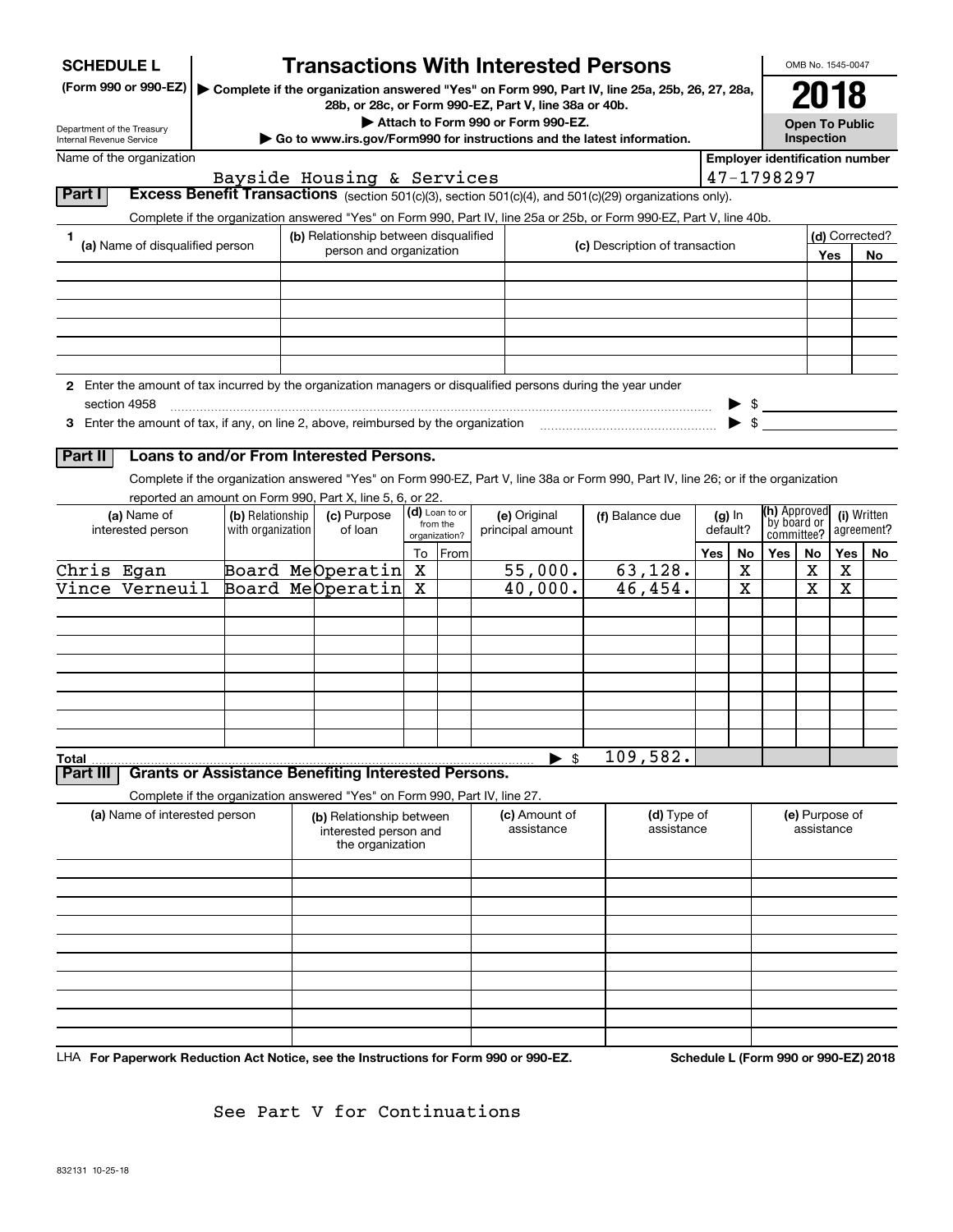#### **2** Schedule L (Form 990 or 990-EZ) 2018 Page 47-1798297 Bayside Housing & Services**Part IV** Business Transactions Involving Interested Persons.

Complete if the organization answered "Yes" on Form 990, Part IV, line 28a, 28b, or 28c.

| (a) Name of interested person | (b) Relationship between interested<br>person and the organization | (d) Description of<br>(c) Amount of<br>transaction<br>transaction |  | (e) Sharing of<br>organization's<br>revenues? |    |
|-------------------------------|--------------------------------------------------------------------|-------------------------------------------------------------------|--|-----------------------------------------------|----|
|                               |                                                                    |                                                                   |  | <b>Yes</b>                                    | No |
|                               |                                                                    |                                                                   |  |                                               |    |
|                               |                                                                    |                                                                   |  |                                               |    |
|                               |                                                                    |                                                                   |  |                                               |    |
|                               |                                                                    |                                                                   |  |                                               |    |
|                               |                                                                    |                                                                   |  |                                               |    |
|                               |                                                                    |                                                                   |  |                                               |    |
|                               |                                                                    |                                                                   |  |                                               |    |
|                               |                                                                    |                                                                   |  |                                               |    |
|                               |                                                                    |                                                                   |  |                                               |    |
|                               |                                                                    |                                                                   |  |                                               |    |

#### **Part V** Supplemental Information.

Provide additional information for responses to questions on Schedule L (see instructions).

#### Schedule L, Part II, Loans To and From Interested Persons:

(a) Name of Person: Chris Egan

(b) Relationship with Organization: Board Member

(c) Purpose of Loan: Operating Funds

(a) Name of Person: Vince Verneuil

(b) Relationship with Organization: Board Member

(c) Purpose of Loan: Operating Funds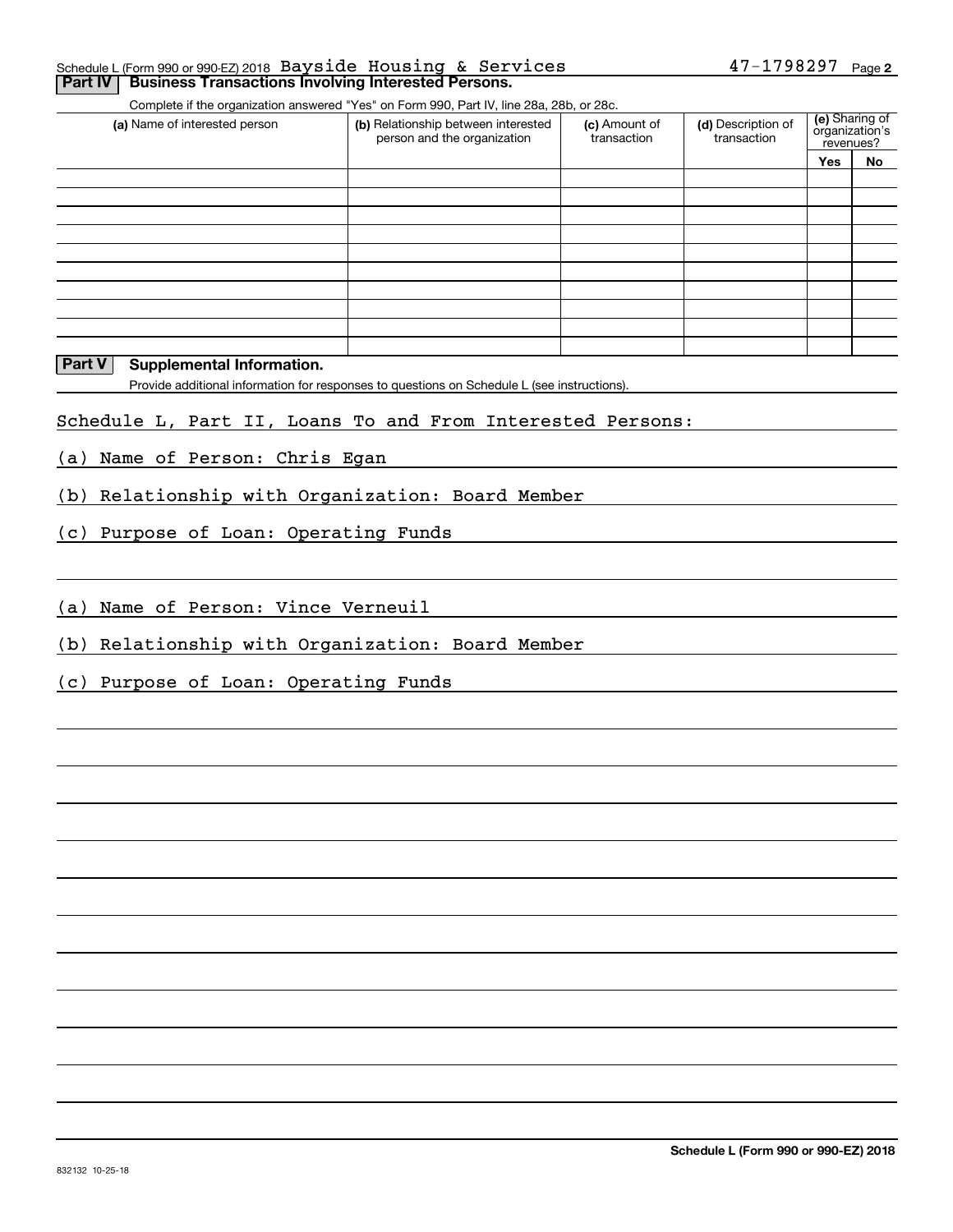**(Form 990 or 990-EZ)**

Department of the Treasury Internal Revenue Service Name of the organization

OMB No. 1545-0047 **Complete to provide information for responses to specific questions on SCHEDULE O Supplemental Information to Form 990 or 990-EZ**

**Form 990 or 990-EZ or to provide any additional information. | Attach to Form 990 or 990-EZ. | Go to www.irs.gov/Form990 for the latest information.**



Bayside Housing & Services 198297

Form 990, Part I, Line 1, Description of Organization Mission:

services so people in need can secure permanent housing.

Form 990, Part III, Line 4a, Program Service Accomplishments:

workers who need housing in order to retain employment.

All applicants are screened carefully and receive a personal interview

before acceptance. We offer personalized case management that includes

assistance with filling out housing applications, scheduling and

transportation for medical appointments, and navigating other social

services that are related to independent living and securing long-term

housing.

Form 990, Part VI, Section A, line 2:

Chris Eagan, Vince Verneuil, and Susan Keister have a business relationship

via ownership of Inn Properties LLC.

Form 990, Part VI, Section B, line 11b:

A consultant to the board advised the board on the 990's accuracy before

filing.

Form 990, Part VI, Section C, Line 19:

These documents are available upon request.

Form 990, Part IX, Line 11g, Other Fees:

Miscellaneous Prof Fees:

Program service expenses and the service expenses of  $18,497$ .